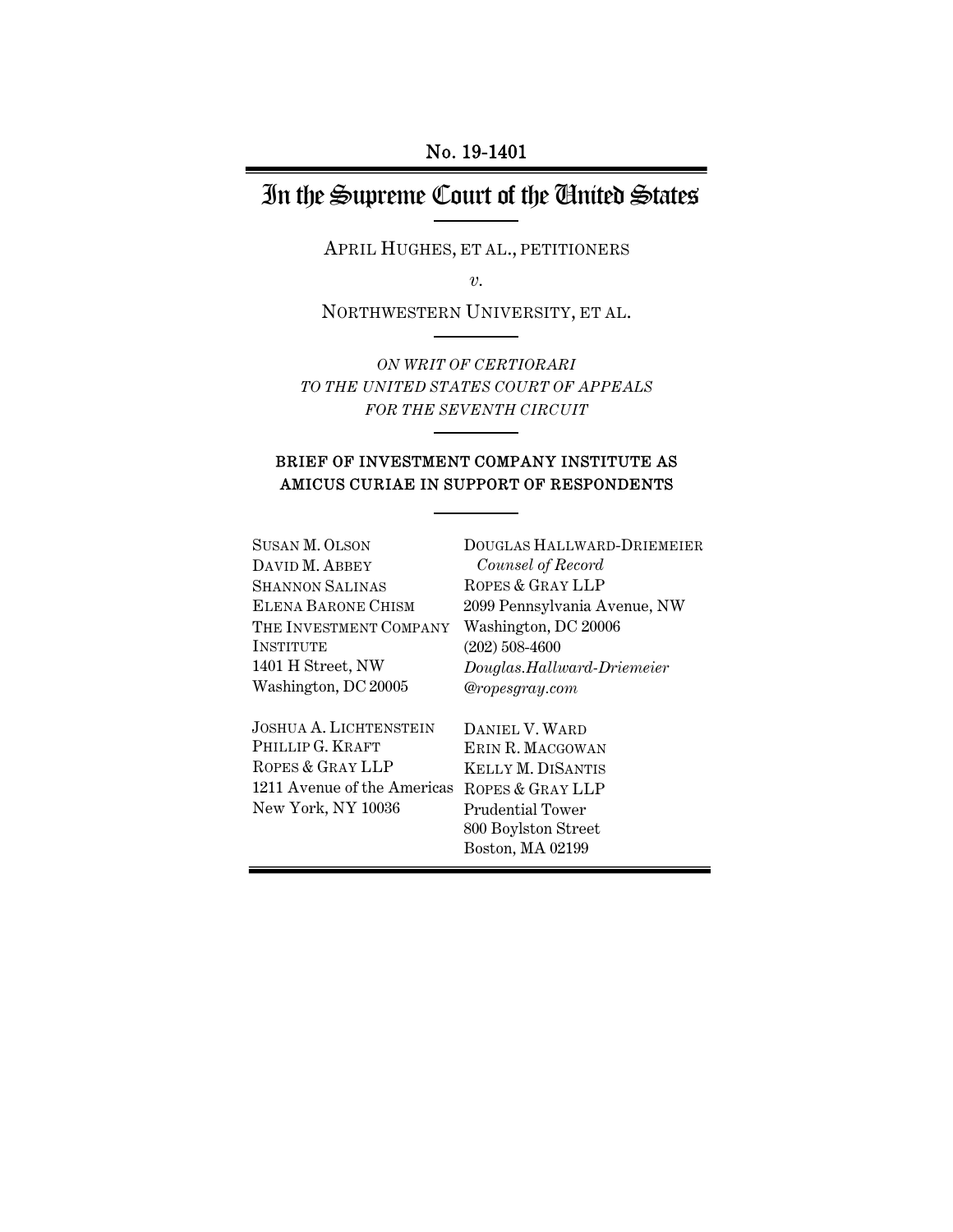# TABLE OF CONTENTS

|     |           | Page                                                                                                                                                                                                                                                                               |
|-----|-----------|------------------------------------------------------------------------------------------------------------------------------------------------------------------------------------------------------------------------------------------------------------------------------------|
|     |           |                                                                                                                                                                                                                                                                                    |
|     |           |                                                                                                                                                                                                                                                                                    |
|     | Argument: |                                                                                                                                                                                                                                                                                    |
| I.  |           | It is critical that plan fiduciaries maintain<br>flexibility to select a range of investment options,<br>including retail share classes of funds and actively                                                                                                                      |
|     | А.<br>Β.  | A fiduciary must have flexibility to select a<br>variety of investment options based on a<br>process that considers a wide variety of<br>factors for an individual plan, not just total<br>Petitioners' condemnation of respondents'<br>selection of retail share classes of funds |
|     |           | over institutional share classes ignores well<br>established record keeping fee practices<br>1.<br>Petitioners incorrectly focus on<br>expense ratio, rather than actual "all-                                                                                                     |
|     |           | Restricting plans to offering only<br>2.<br>institutional shares could limit<br>investment options  15                                                                                                                                                                             |
|     | C.        | By offering both index (passive) and<br>active funds, plans can hedge risk and<br>enhance investment choice for plan                                                                                                                                                               |
| II. |           | Petitioners' proposed pleading standard expands                                                                                                                                                                                                                                    |
|     |           | this Court's plausibility framework and harms                                                                                                                                                                                                                                      |
|     |           |                                                                                                                                                                                                                                                                                    |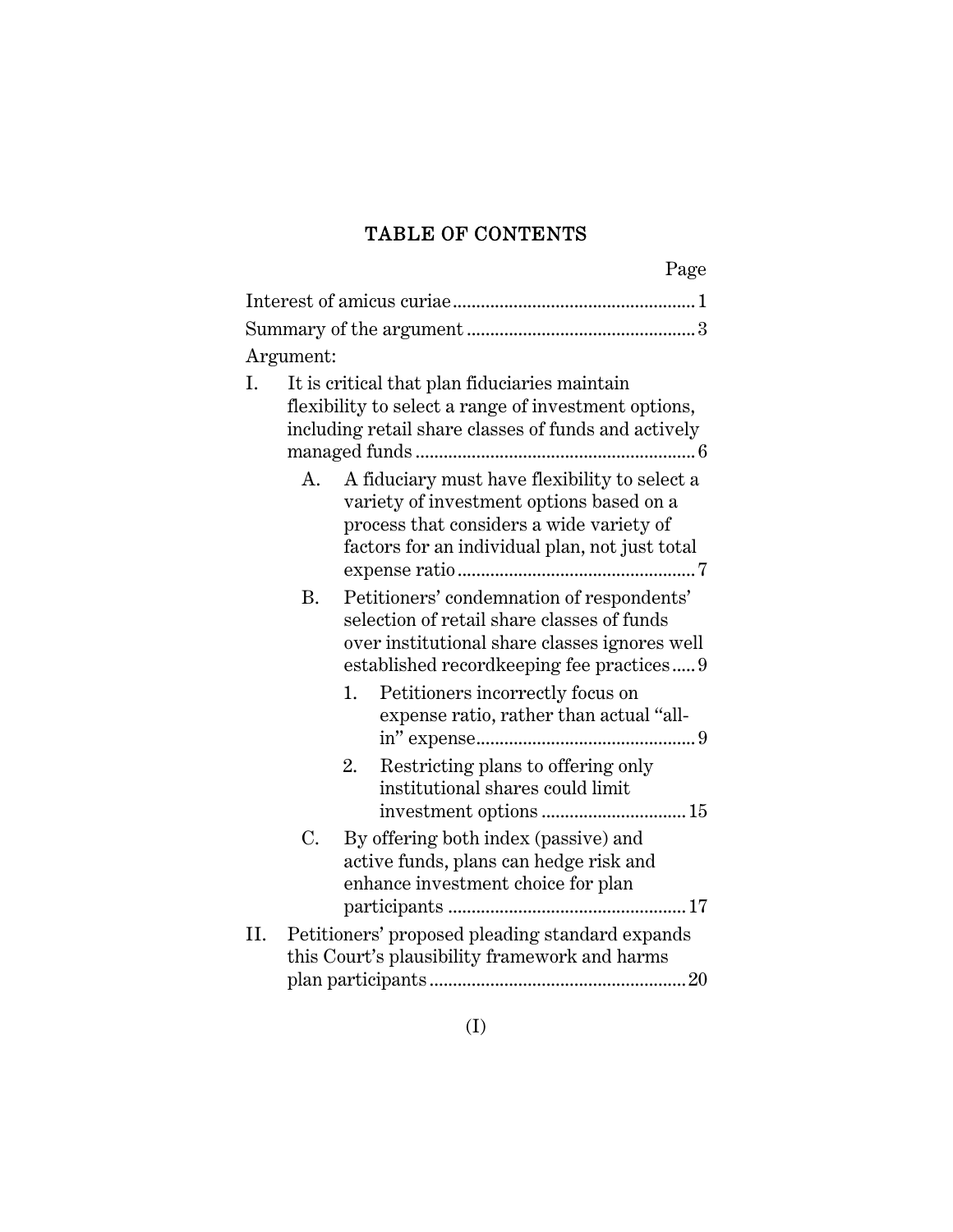# Table of Contents—Continued: Page A. Petitioners' pleading standard disregards *Iqbal* ............................................................... 20 B. Petitioners' permissive pleading standard harms plan participants ............................... 21 1. Enhanced Litigation Risk Leads Fiduciaries to Eliminate Important Investment Options for Plan Participants, Leading Plan Participants to Access Fewer Diverse and More Tax Disadvantaged Investment Opportunities .................. 22 2. Enhanced Litigation Risk Leads to Higher Insurance Premiums to the Detriment of Plan Participants ......... 25 Conclusion ........................................................................... 27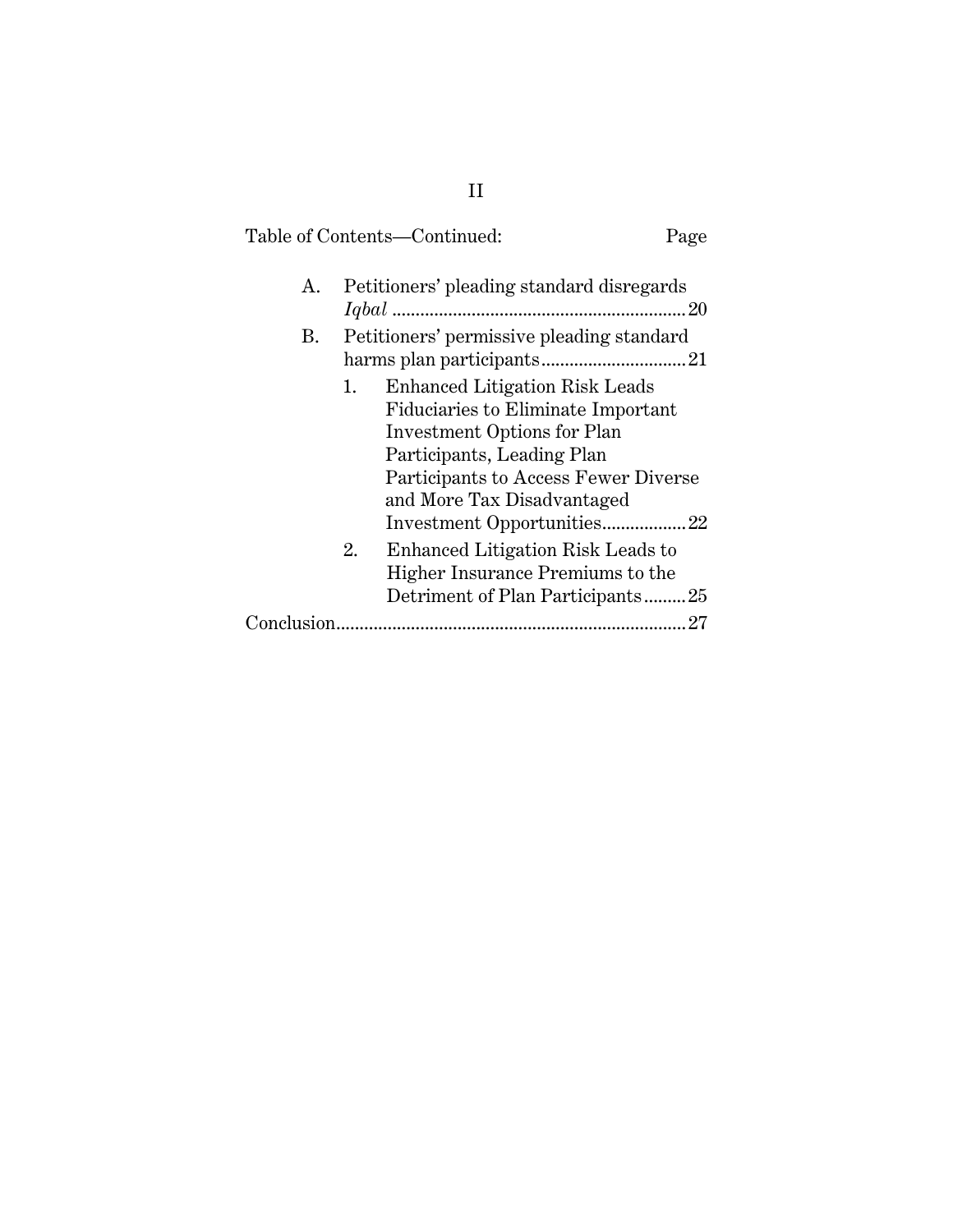# TABLE OF AUTHORITIES

Page(s)

Cases:

| DiFelice v. U.S. Airways, Inc., 497 F.3d 410 |  |
|----------------------------------------------|--|
|                                              |  |
| Jones v. Harris Assocs. L.P., 559 U.S. 335   |  |
|                                              |  |
| Schwartz v. Newsweek, Inc., 827 F.2d 879 (2d |  |
|                                              |  |

Statutes and rule:

# Miscellanous:

| David Abbey, Actively Managed Funds Are         |  |
|-------------------------------------------------|--|
| Appropriate Options for $401(k)$ Plans, CFA     |  |
| Inst. (Sept. 29, 2021), https://blogs.cfainsti- |  |
| tute.org/investor/2021/09/29/actively-man-      |  |
| aged-funds-are-appropriate-options-for-         |  |
|                                                 |  |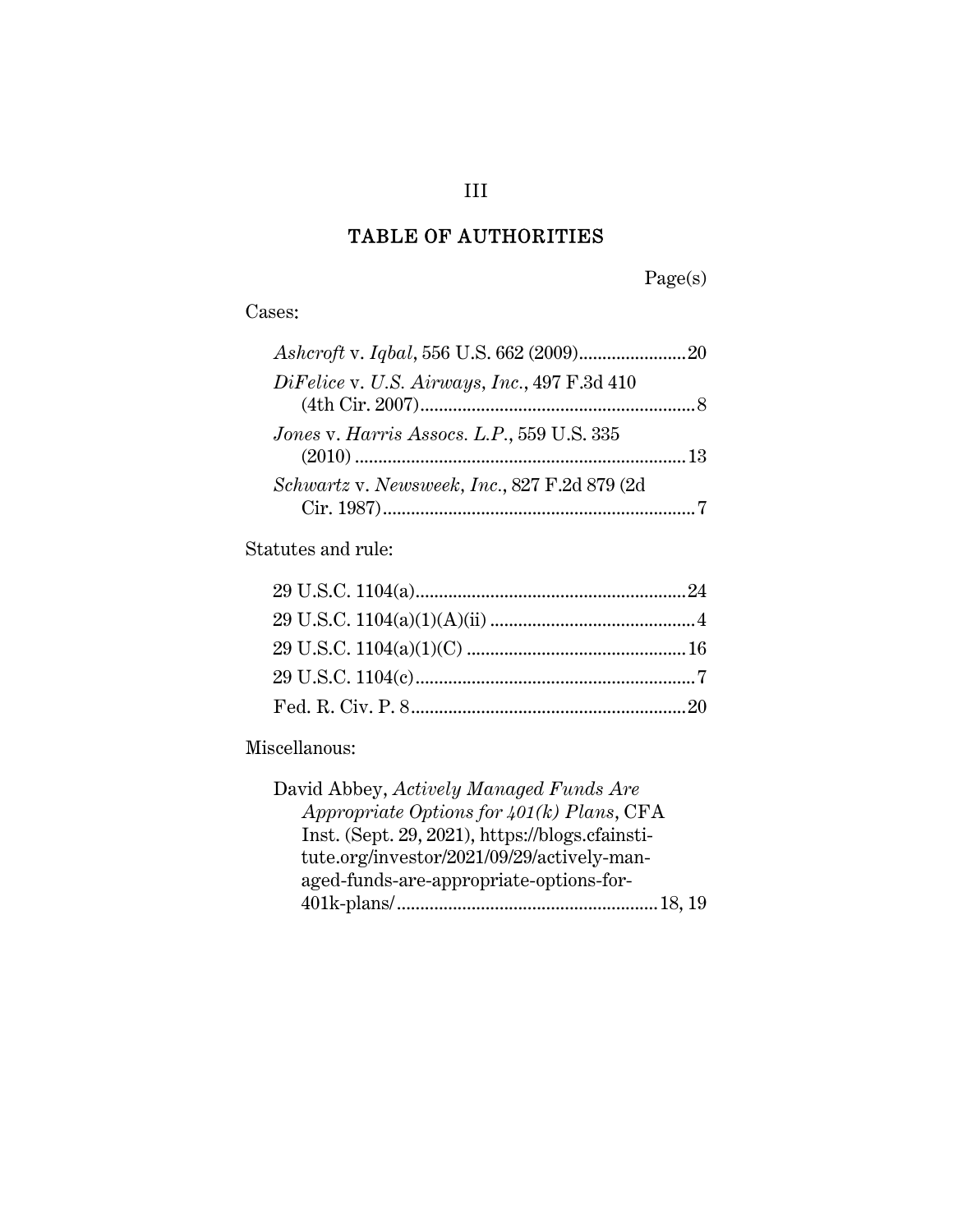| Miscellanous-Continued:                                                                                                                                                                                            | Page(s) |
|--------------------------------------------------------------------------------------------------------------------------------------------------------------------------------------------------------------------|---------|
| Keith P. Ambachtsheer & D. Don Ezra,<br>Pension Fund Excellence: Creating Value                                                                                                                                    |         |
| Cerulli Assocs., Litigation in Defined<br>Contribution Retirement Plans (2021),<br>https://cdn.ymaws.com/dciia.org/resource/re<br>smgr/resource_library/Cerulli_Whitepaper-                                        |         |
| Sean Collins, The IMF on Asset Management:<br>Sorting the Retail and Institutional Inves-<br>$tor$ "Herds," ICI (June 4, 2015), https://www.<br>ici.org/viewpoints/view_15_imf_gfsr_05 16                          |         |
| Deloitte, 2019 Defined Contribution Bench-<br>marking Survey Report, https://www2.<br>deloitte.com/content/dam/Deloitte/us/Docu-<br>ments/human-capital/us-2019-defined-contri-                                    |         |
| Deloitte Consulting LLP, Inside the Structure<br>of Defined Contribution/401(k) Plan Fees,<br>2013: A study assessing the mechanics of the<br>$'all\text{-}in'\text{fee}\ (2014)$ , https://www.idc.org/           |         |
| Fidelity Invs., Building Financial Futures:<br>Trends and Insights of Those Savings for<br>Retirement Across America (2021),<br>https://sponsor.fidelity.com/bin-public/<br>06_PSW_Website/documents/Building_Fina | 23      |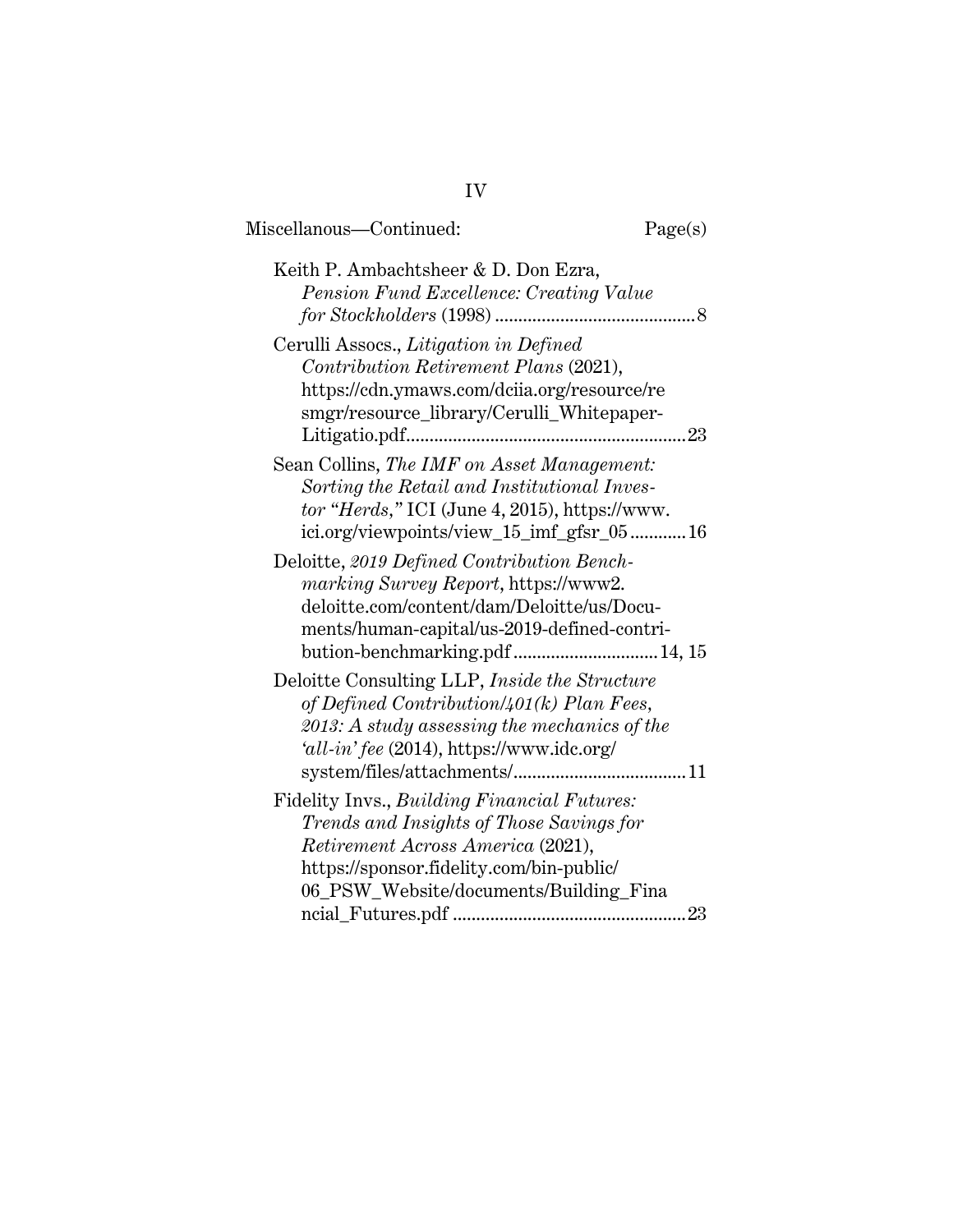| Miscellanous-Continued:                                                                                                                                                                                 | Page(s) |
|---------------------------------------------------------------------------------------------------------------------------------------------------------------------------------------------------------|---------|
| Emile Hallez, Fiduciary insurance costs soar<br>amid new $401(k)$ litigation, Inv. News (Oct.<br>21, 2020), https://www.investment-<br>news.com/fiduciary-insurance-costs-401k-lit-                     |         |
|                                                                                                                                                                                                         |         |
|                                                                                                                                                                                                         |         |
| ICI:                                                                                                                                                                                                    |         |
| The BrightScope/ICI Defined Contribution<br>Plan Profile: A Close Look at $401(k)$<br><i>Plans, 2018</i> (July 2021),<br>https://www.ici.org/system/files/2021-<br>07/21_ppr_dcplan_profile_401k.pdf 17 |         |
| Ownership of Mutual Funds, Shareholder<br>Sentiment, and Use of the Internet, 2021,<br>27 ICI Rsch. Perspective 1 (2021),<br>https://www.ici.org/system/files/2021-                                     |         |
| George S. Mellman & Geoffrey T. Sanzen-<br>bacher, $401(k)$ Lawsuits: What are the<br>Causes and Consequences, Ctr. for Ret.<br>Rsch. (2018), https://crr.bc.edu/wp-con-                                |         |
| tent/uploads/2018/04/IB_18-8.pdf 19                                                                                                                                                                     |         |

V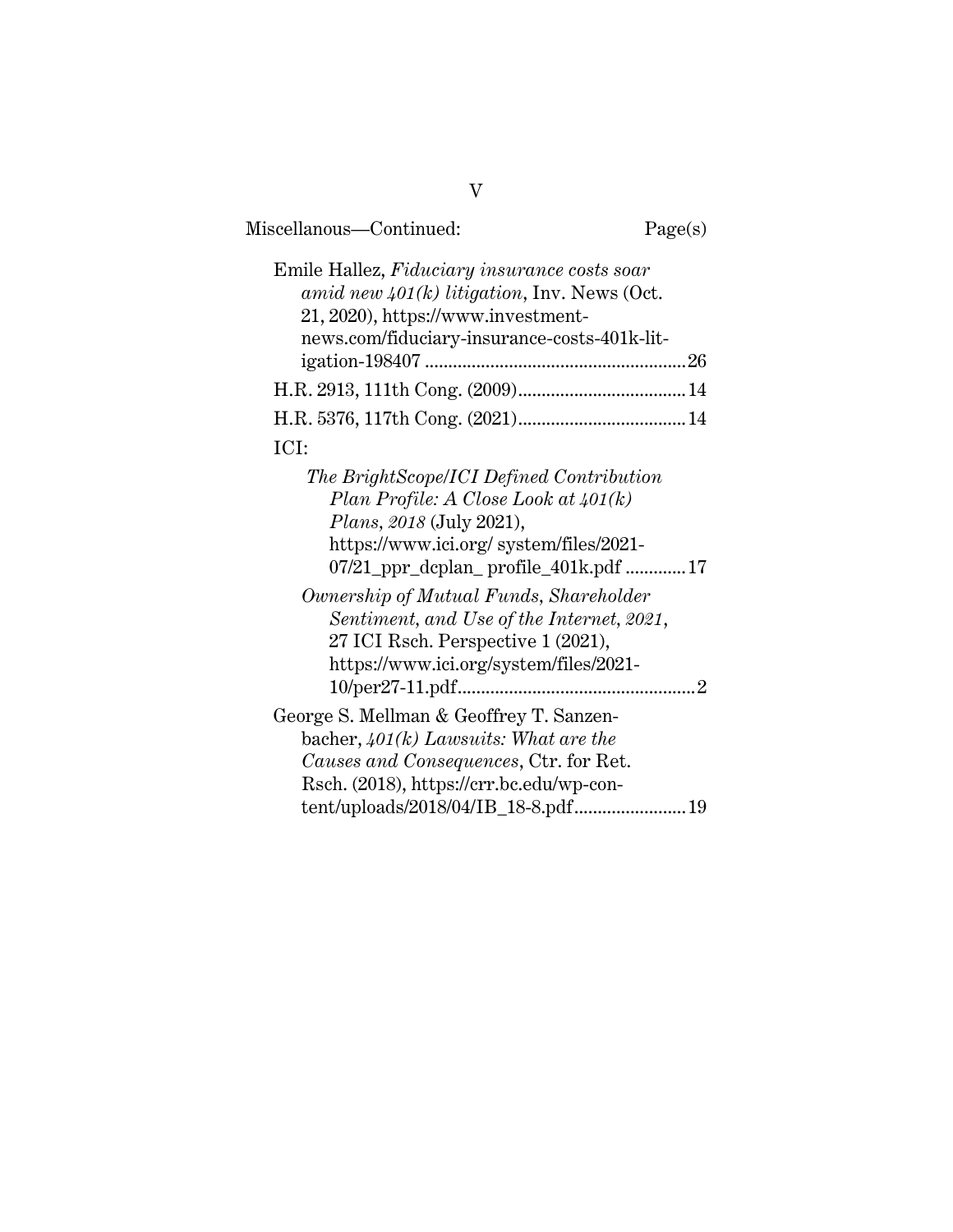| Miscellanous-Continued:                                                                                                                                                                                     | Page(s) |
|-------------------------------------------------------------------------------------------------------------------------------------------------------------------------------------------------------------|---------|
| Mercer LLC, Defined contribution plan fee<br>practices: revenue sharing considerations<br>(2020), https://www.mercer.us/content/<br>dam/mercer/attachments/north-<br>america/us/us-2020-dc-revenue-sharing- |         |
| Plan Sponsor Council of Am., 63rd Annual<br>Survey of Profit Sharing and 401(k) Plans:<br>Reflecting 2019 Plan Experience (2020)10                                                                          |         |
|                                                                                                                                                                                                             |         |
| U.S. Dep't of Lab.:                                                                                                                                                                                         |         |
| Advisory Opinion 2006-08A (Oct. 3, 2006),<br>https://www.dol.gov/agencies/<br>ebsa/about-ebsa/our-activities/resource-<br>center/advisory-opinions/2006-08a7                                                |         |
| Advisory Opinion 2013-03A (July 3, 2013),<br>https://www.dol.gov/agencies/<br>ebsa/about-ebsa/our-activities/resource-<br>center/advisory-opinions/2013-03a11                                               |         |
| Field Assistance Bulletin 2012-02R (July 30,<br>2012), https://www.dol.gov/agencies/<br>ebsa/employers-and-advisers/guidance/<br>field-assistance-bulletins/2012-02r 24                                     |         |
| Information Letter 06-03-2020,<br>https://www.dol.gov/agencies/<br>ebsa/about-ebsa/our-activities/resource-<br>center/information-letters/06-03-20207, 17                                                   |         |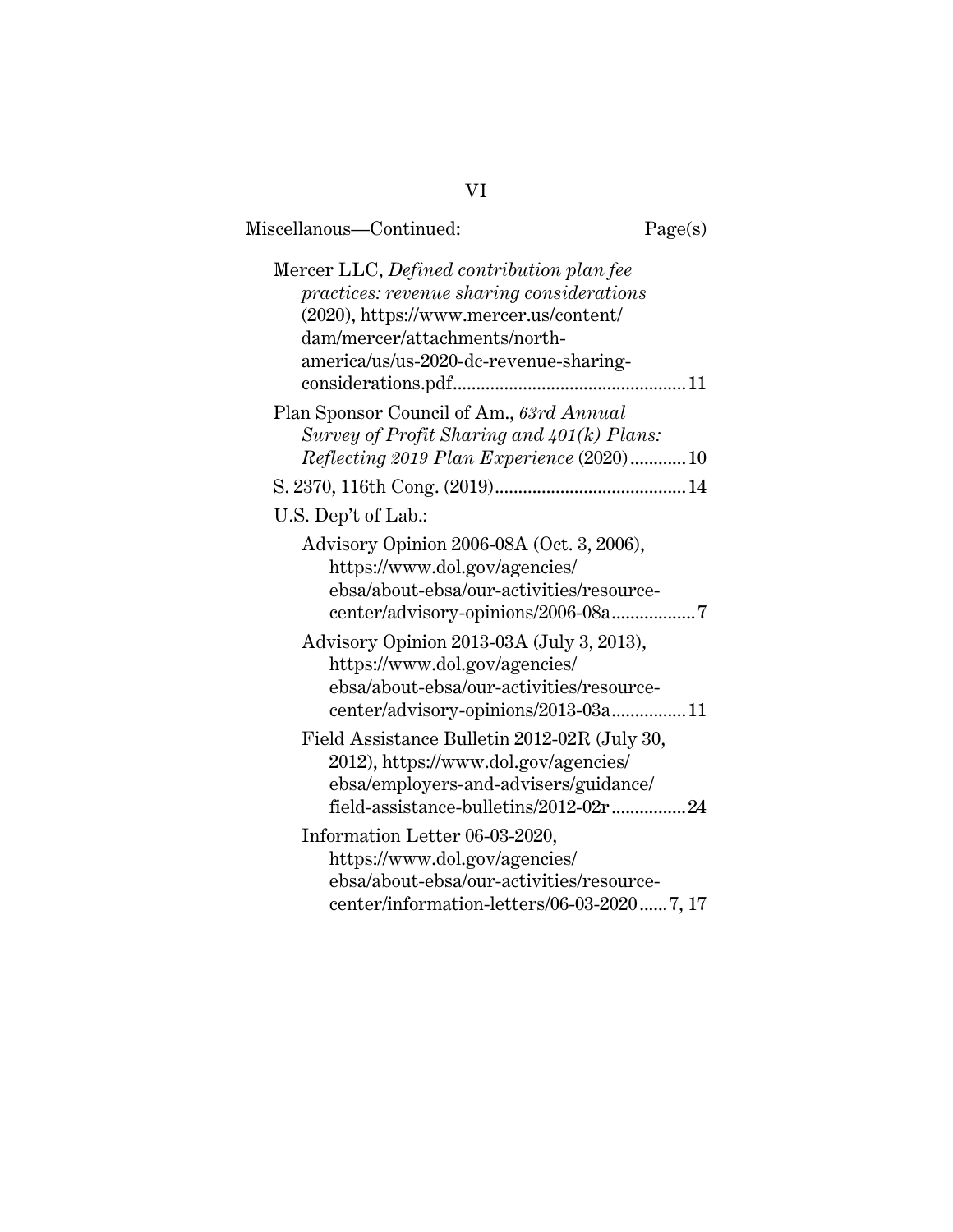# Miscellanous—Continued: Page(s) Karen Wallace, *Access Funds With High Minimum Investments*, Morningstar (Aug. 30, 2017), https://www.morningstar.com /articles/823640/how-to-access-funds-withhigh-minimum-investments ................................15, 16 Jacklyn Wille, *Spike in 401(k) Lawsuits Scrambles Fiduciary Insurance Market*, BL News (Oct. 18, 2021), https://news.bloomberglaw.com/employee-benefits/spike-in-401klawsuits-scrambles-fiduciary-insurance-market ............................................................................ 26 Written Statement of Chantel Sheaks, Vice President, Retirement Policy, U.S. Chamber of Commerce Before the 2021 Advisory Council on Employee Welfare and Pension Benefit Plans Meeting on "Understanding Brokerage Windows in Self-Directed Retirement Plans" (June 24, 2021), https://www.dol.gov/sites/dolgov/files/EBSA/a bout-ebsa/about-us/erisa-advisorycouncil/sheaks-06242021.pdf ................................ 25

# VII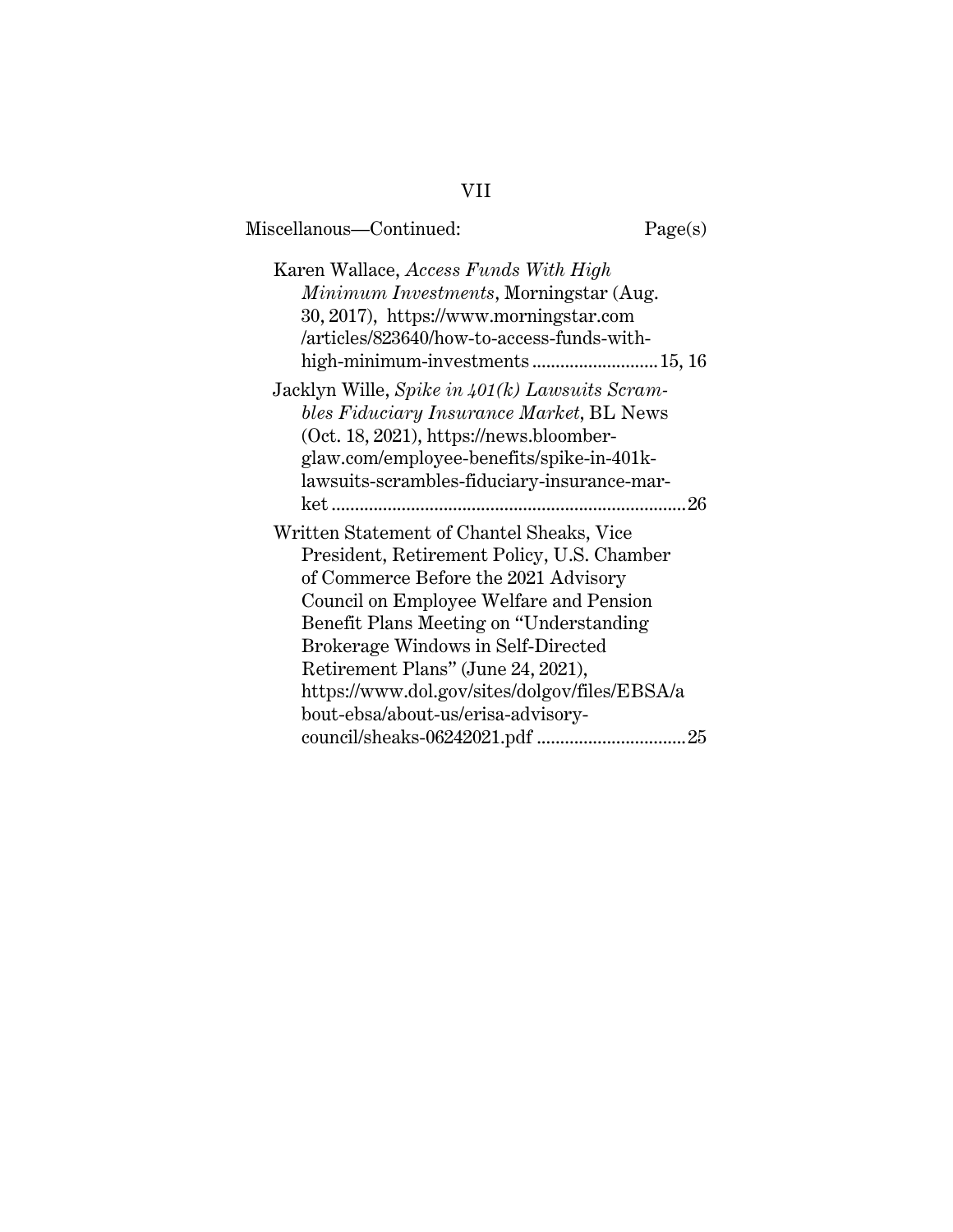# In the Supreme Court of the United States

NO. 19-1401

APRIL HUGHES, ET AL., PETITIONERS

*v.* 

NORTHWESTERN UNIVERSITY, ET AL.

*ON WRIT OF CERTIORARI TO THE UNITED STATES COURT OF APPEALS FOR THE SEVENTH CIRCUIT*

# BRIEF OF INVESTMENT COMPANY INSTITUTE AS AMICUS CURIAE IN SUPPORT OF RESPONDENTS

#### INTEREST OF AMICUS CURIAE1

The Investment Company Institute (ICI) is the leading association representing regulated funds globally, including mutual funds, exchange-traded funds, closed-end funds, and unit investment trusts in the United States. ICI seeks to encourage adherence to high ethical standards, promote public understanding, and otherwise advance the interests of funds, their shareholders, directors, and advisers. ICI's members

Ĩ. 1 Both parties have consented to the filing of this amicus curiae brief. No counsel for any party authored this brief in whole or in part, and no person or entity, other than amicus curiae or their counsel made a monetary contribution intended to fund the preparation or submission of this brief.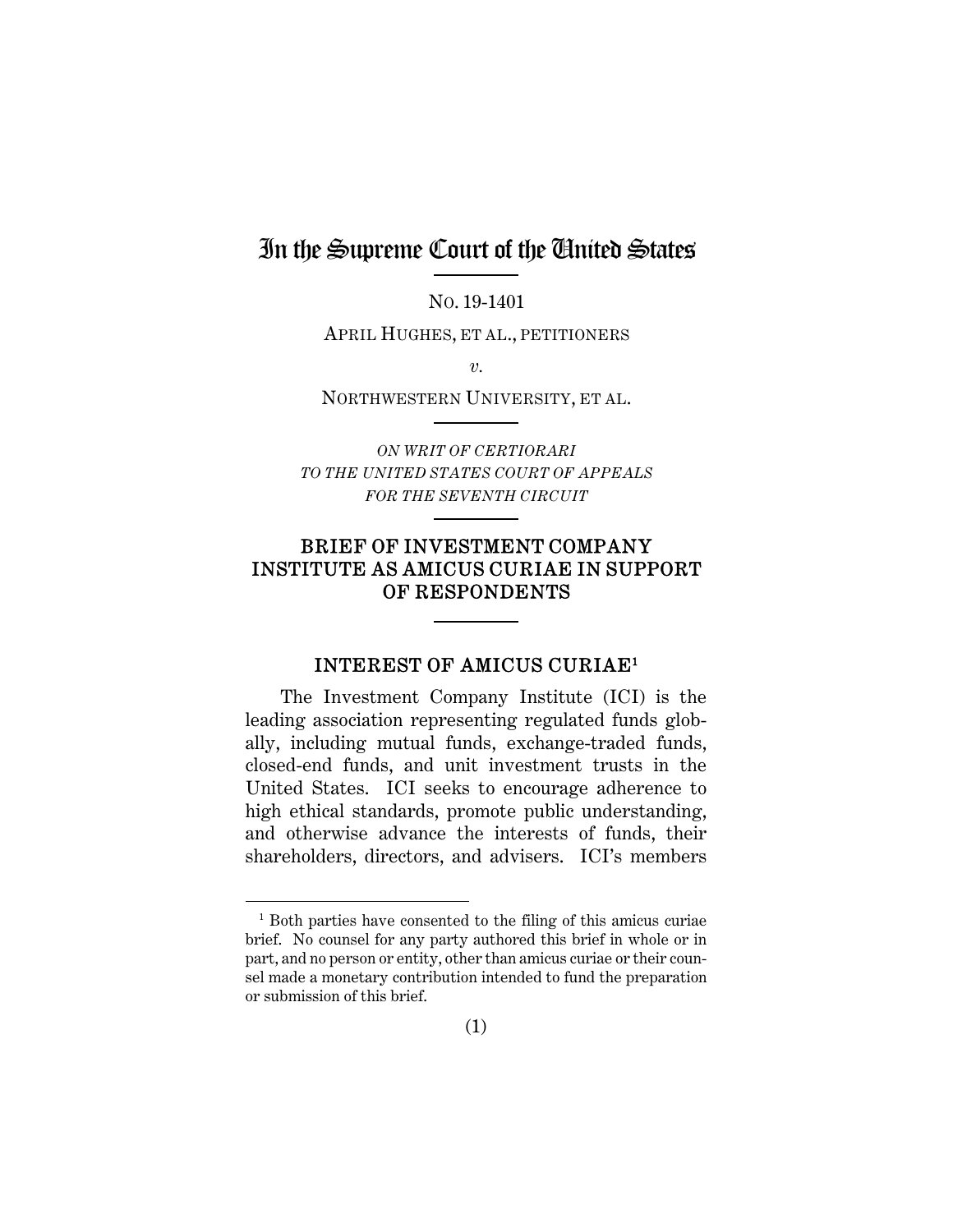serve over 100 million United States shareholders and manage total assets of \$32.4 trillion in the United States.

ICI serves as a source for statistical data on the fund industry and conducts public policy research on fund trends, shareholder characteristics, the industry's role in the United States and international financial markets, and the retirement market. For example, ICI publishes reports focusing on the overall United States retirement market, fund assets and flows, fees and expenses, and the behavior of defined contribution, or 403(b) and 401(k), retirement plan participants. ICI's research gives it the perspective and data to advocate for a sound legal framework for the benefit of funds and their investors.

The importance of mutual funds in helping average Americans achieve their retirement savings goals can hardly be overstated. In 2021, an estimated 55.4 million households owned mutual funds inside tax-deferred accounts such as 401(k) and other defined contribution plans, individual retirement accounts, and variable annuities. See ICI, *Ownership of Mutual Funds, Shareholder Sentiment, and Use of the Internet, 2021*, 27 ICI Rsch. Perspective 1, at 10 (2021), https://www.ici.org/ system/files/2021-10/per27-11.pdf. Given the critical role that mutual funds play in retirement investing, ICI and its members have a strong interest in ensuring that the regulation of defined contribution plans effectively furthers Congress's purposes in establishing this important investment vehicle.

ICI's experience and expertise allow it to offer a real-world perspective on the impact of petitioners' pro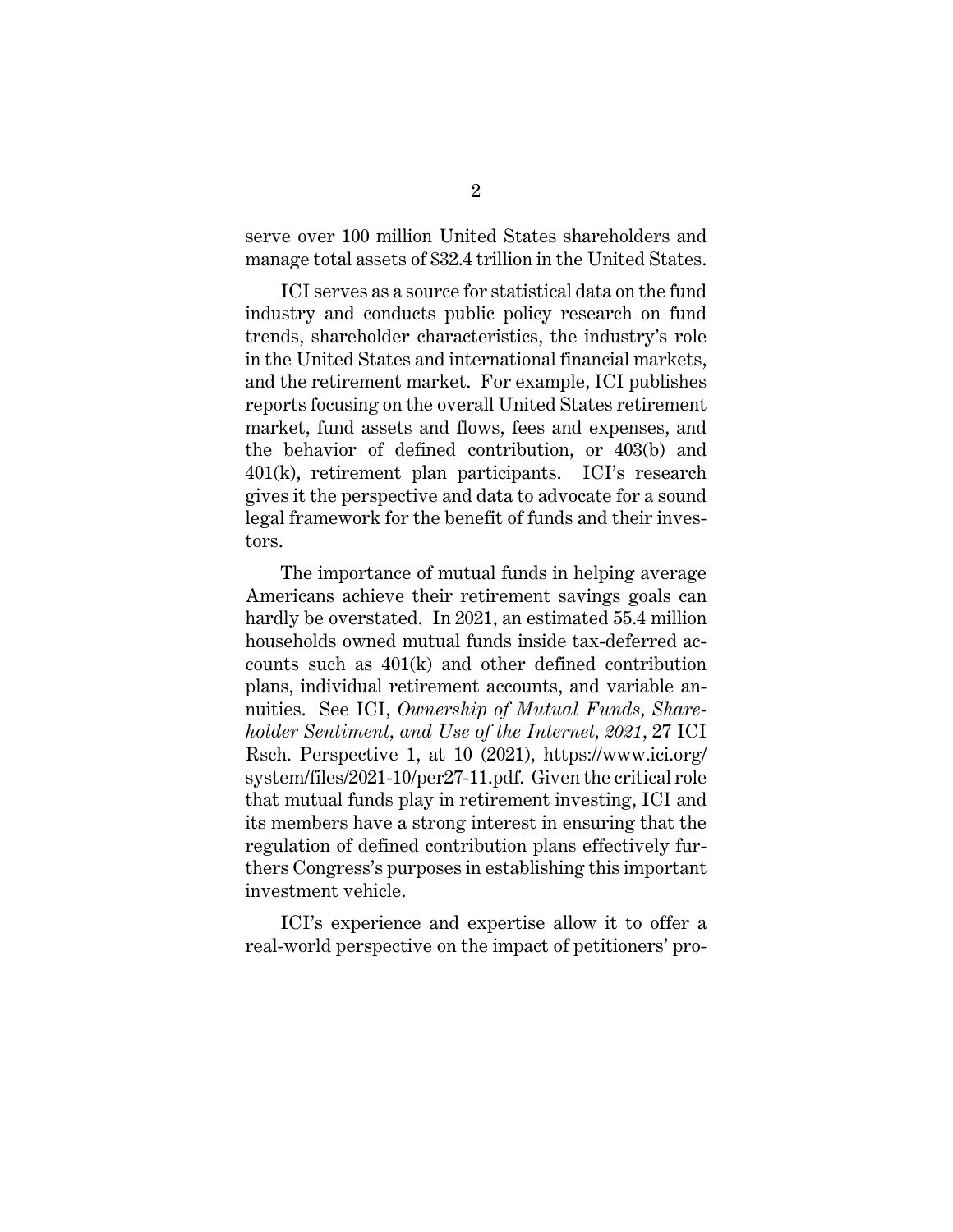posed standard, and the decisions of courts that effectively lower the pleading standards for excessive fee litigation in their jurisdictions, as petitioners urge. ICI is also able to explain how petitioners' arguments are based on a misunderstanding of the realities and legal landscape of the retirement investment marketplace: their proposed standard would create incentives that run contrary to ERISA's principles for fiduciaries and plan sponsors, and harm plan participants and beneficiaries by limiting choice and access to investment options that will help them meet their savings goals. ICI submits this brief as amicus curiae to urge the Court to affirm the Seventh Circuit's decision below.

### SUMMARY OF THE ARGUMENT

Defined contribution plans are currently one of the most important retirement savings vehicles for workers in the United States. For many employees, defined contribution plans may be the only way they gain access to the investment markets.

The increased threat of litigation that results from a lower pleading standard for excessive fee and related ERISA litigation is causing plan administrators/fiduciaries to adopt bright-line rules that exclude many classes of investments from defined contribution plan investment lineups, to the potential detriment of both plans and plan participants. Petitioners' pleading standard is premised on an overly simplistic and misleading view that "lowest-cost is per se preferable," which is without support in the investment fund context and is contrary to Department of Labor positions concerning ERISA.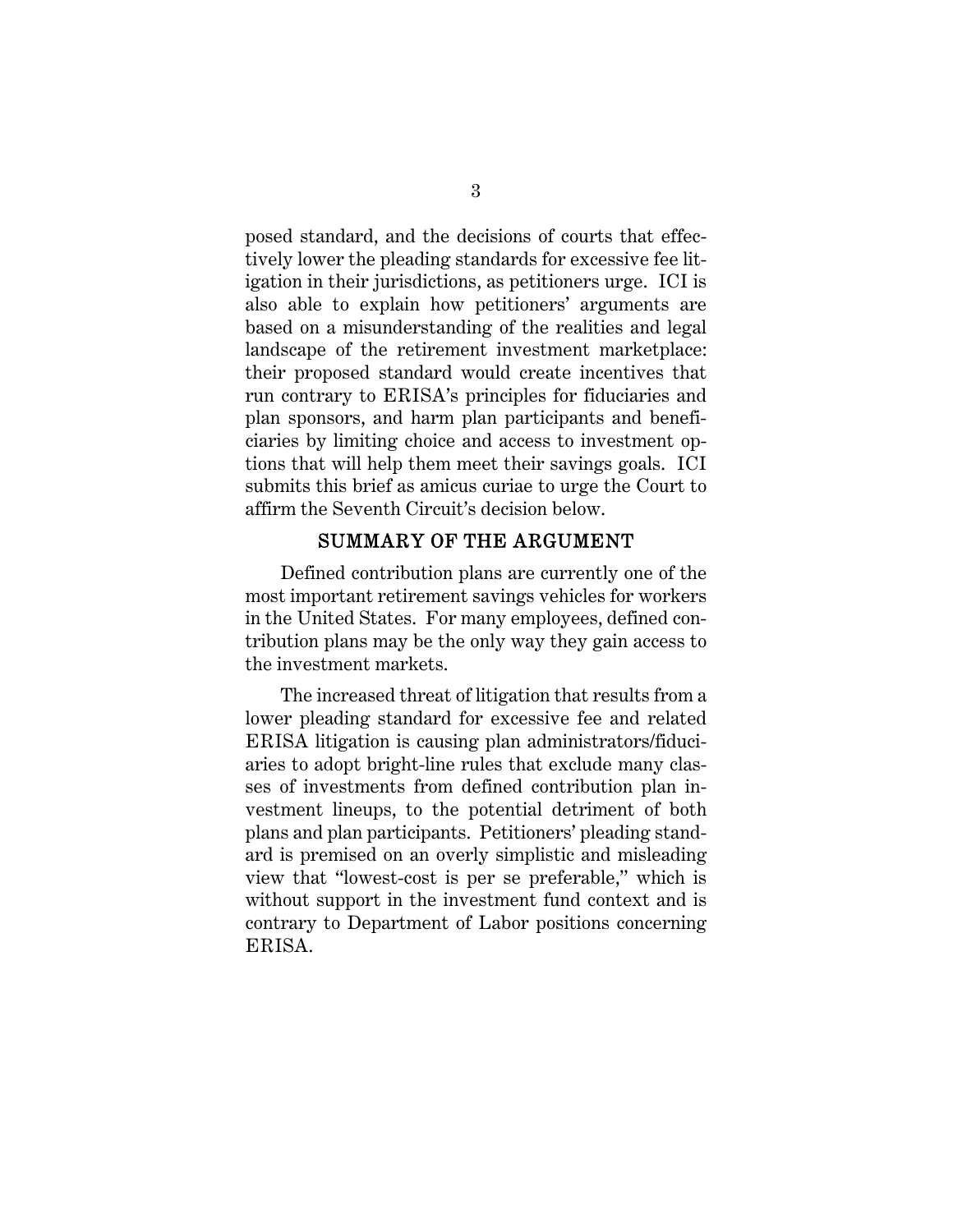Petitioners' theory focuses exclusively on cost which they equate solely to lower investment fees or expense ratios—to the exclusion of other investment considerations. But ERISA requires fiduciaries to consider multiple objectives when selecting investment menus for a plan, including diversification and returns, and does not allow fiduciaries to focus only on one type of costs while ignoring others. There are good reasons why plan fiduciaries might choose to include actively managed funds and "retail" share classes rather than limit the plan options to index funds or "institutional" share classes, even if the index funds and institutional share classes of funds have lower expense ratios. In particular, petitioners' preferred bright line rule ignores the legitimate role of actively managed funds in ensuring that plan participants have the ability to structure retirement portfolios that meet their needs and goals, and disregards the cost-sharing mechanisms of retail share classes that often make them a reasonable choice for sponsors to include as a way to "defray[] reasonable expenses of administering the plan" for defined contribution plan participants.  $29 \text{ U.S.C. } 1104(a)(1)(\text{A})(ii)$ .

Likewise, there are sound reasons a plan fiduciary might include actively managed funds in its menu of investment options—just as many sophisticated investors do, whether for their own investments or as fiduciaries for defined benefit plans. ERISA does not prescribe a "one size fits all" approach, but affords significant discretion to plan fiduciaries not only to select an appropriate mix of investment options for plan participants, but to structure the plan in a way that fairly and efficiently provides for payment of third-party services (such as recordkeeping fees).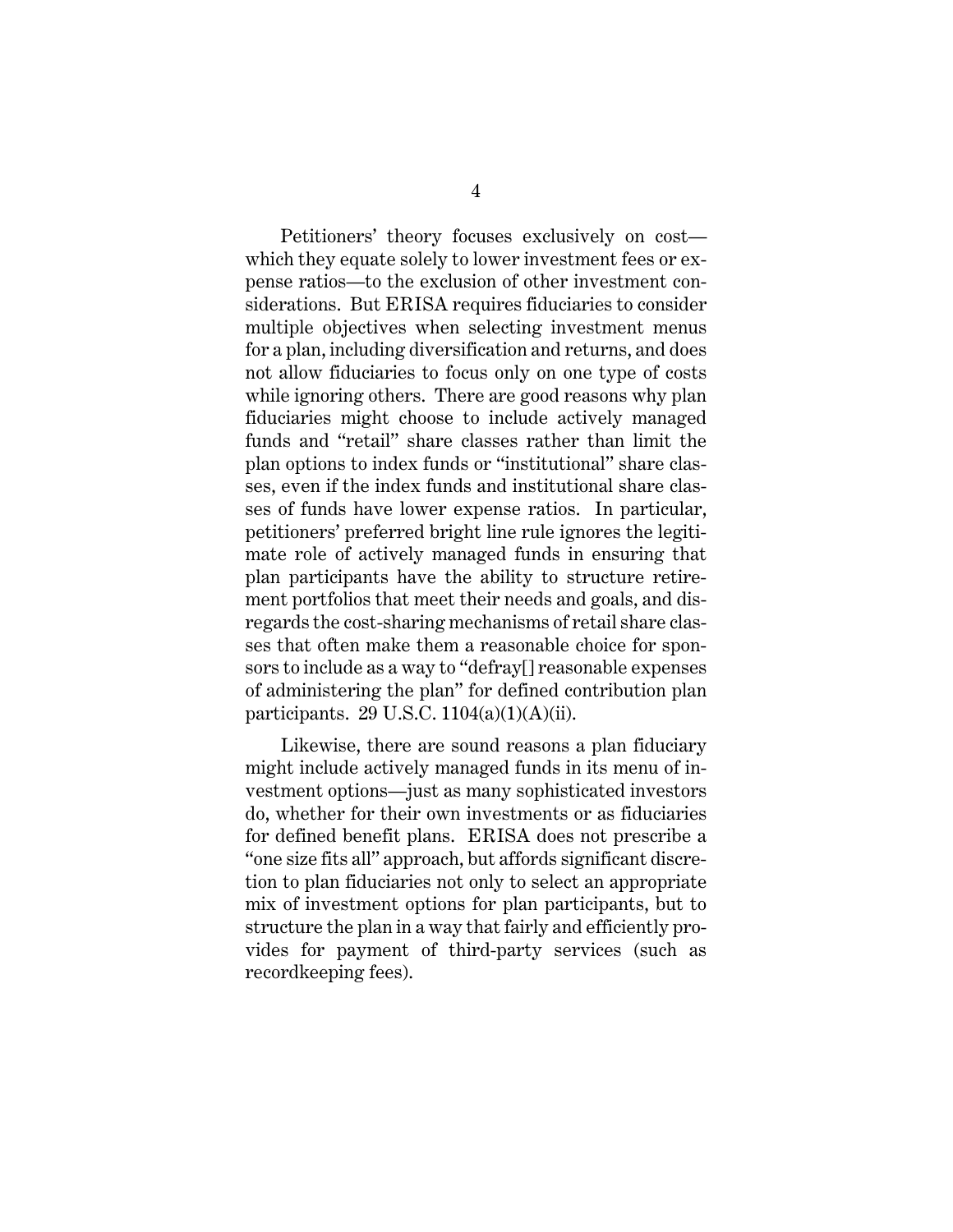The pleading standard advocated by petitioners would effectively limit options for plans and plan participants. Fiduciaries of defined contribution plans have no ability to participate in upside gains of the plans' holdings, because all of the investments are held for the benefit of plan participants. Lawsuits such as petitioners' instant action present significant downside risk for those fiduciaries, however, because any liability will be borne by the fiduciaries and/or the plan sponsor. Simply put, if petitioners can plead a breach of a fiduciary's duty of prudence by merely observing that a plan's investment menu includes actively managed funds or retail share classes of funds, a plan fiduciary would have to exclude those funds or share classes to reduce litigation risk. But limiting the plan's investment menu ultimately disadvantages plan participants by stripping them of the investment choices they need to build a retirement portfolio that best reflects their individual circumstances, including their degree of risk aversion, desire to manage their own portfolio, closeness to retirement, or any number of other factors. Indeed, the threat of suit could even encourage plan sponsors simply to abandon their ERISA plans altogether.

These outcomes are inconsistent with Congress's goals in establishing ERISA fiduciary duties for defined contribution plans. Congress intended that plan sponsors and fiduciaries be able to establish arrangements for participants in which the participants select among a range of investment options reflecting their own investment objectives, risk tolerance, and time horizon. Whether in the form of higher per participant fees, fewer investment options, lower returns, or no ERISA plan at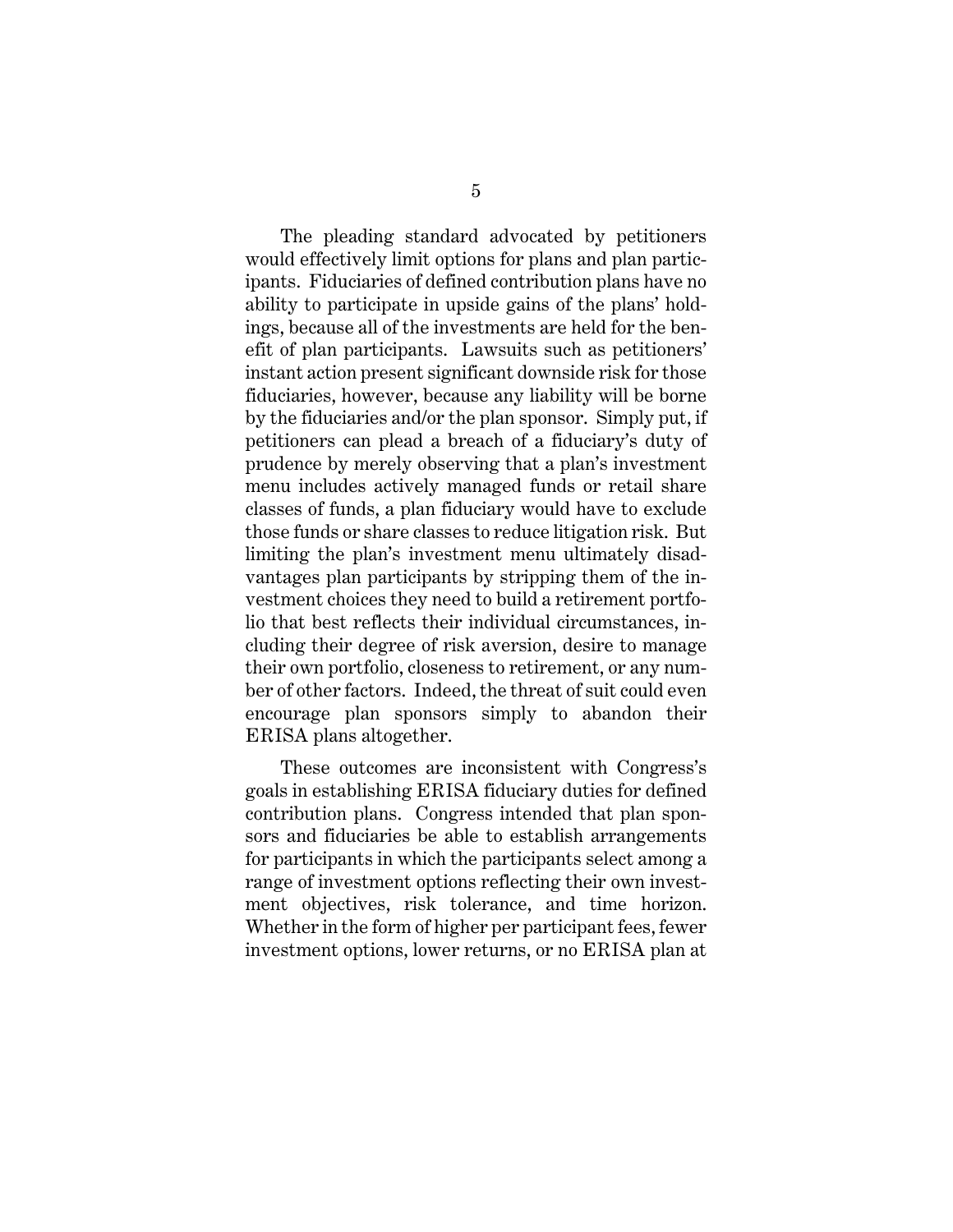all, petitioners' proposed lowering of the standard for suing plan fiduciaries will ultimately harm the employees that Congress sought to benefit and protect.

#### ARGUMENT

# I. IT IS CRITICAL THAT PLAN FIDUCIARIES MAIN-TAIN FLEXIBILITY TO SELECT A RANGE OF IN-VESTMENT OPTIONS, INCLUDING RETAIL SHARE CLASSES OF FUNDS AND ACTIVELY MANAGED FUNDS

Petitioners argue that respondents' inclusion of certain retail share classes and actively managed funds, rather than limiting the plans to institutional share classes or passively managed index funds, were imprudent decisions and, standing alone, should allow petitioners' excessive fee lawsuit to proceed. Petitioners focus solely on the investment fees or expense ratios associated with the particular share class or funds, but their reasoning is misleading and reductive. The critical decision-making inherent in choosing investments for 401(k) and 403(b) plans is much more complex than petitioners would ask this Court to conclude. Petitioners ignore a host of reasons why plan fiduciaries might rationally and beneficially include certain options—whether index or active funds or institutional or retail share classes—in the menu of investment options.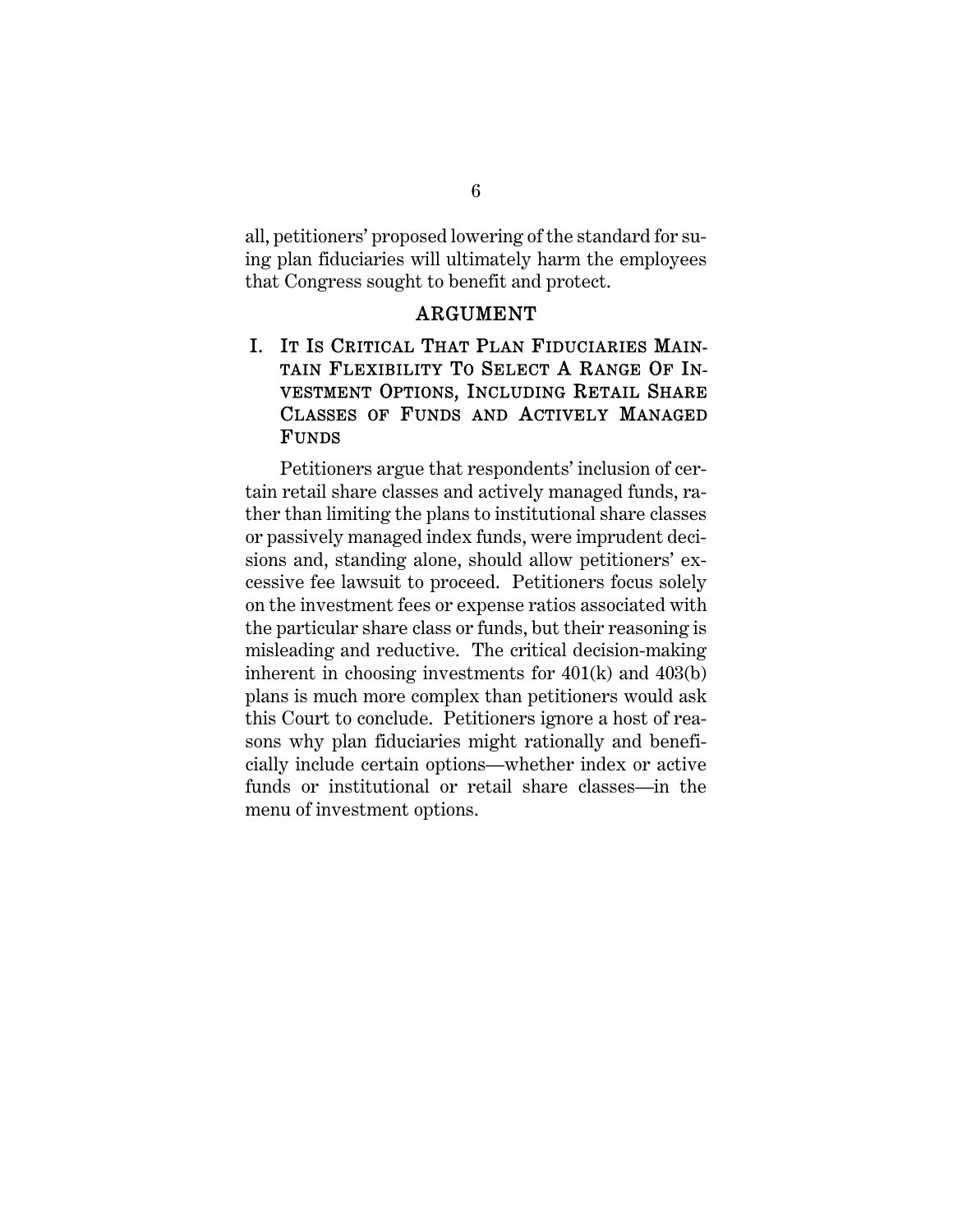# A. A Fiduciary Must Have Flexibility to Select a Variety of Investment Options Based on a Process that Considers a Wide Variety of Factors for an Individual Plan, Not Just Total Expense Ratio

The fundamental design of ERISA is to afford plan fiduciaries "broad discretion in defining investment strategies appropriate to their plans," rather than dictating plan options by government fiat. U.S. Dep't of Lab., Advisory Opinion 2006-08A (Oct. 3, 2006), https: //www.dol.gov/agencies/ebsa/about-ebsa/our-activities /resource-center/advisory-opinions/2006-08a. Fiduciaries are tasked with carefully selecting and monitoring a variety of investment options for plan participants. Under ERISA fiduciary standards, the "prudent" approach is to offer diverse investment options in plans. In incorporating a statutory safe harbor under ERISA Section 404(c) into the fiduciary framework, Congress contemplated that plan fiduciaries would make available a "broad range of investment alternatives," to allow plan participants to affect targeted potential returns, select the degree of risk exposure and return potential of different investments within their account, and reduce overall account risk through diversification.2

ī <sup>2</sup> The Department of Labor has indicated that under certain circumstances, even broader investment exposure (*i.e.*, to alternative assets) would be in compliance with ERISA's fiduciary duties. U.S. Dep't of Lab., Information Letter 06-03-2020, https://www.dol. gov/agencies/ebsa/about-ebsa/our-activities/resource-center/information-letters/06-03-2020. Any "narrowing of the options available to employees \* \* \* runs counter to a central purpose of ERISA." *Schwartz* v. *Newsweek, Inc.*, 827 F.2d 879, 883 (2d Cir. 1987).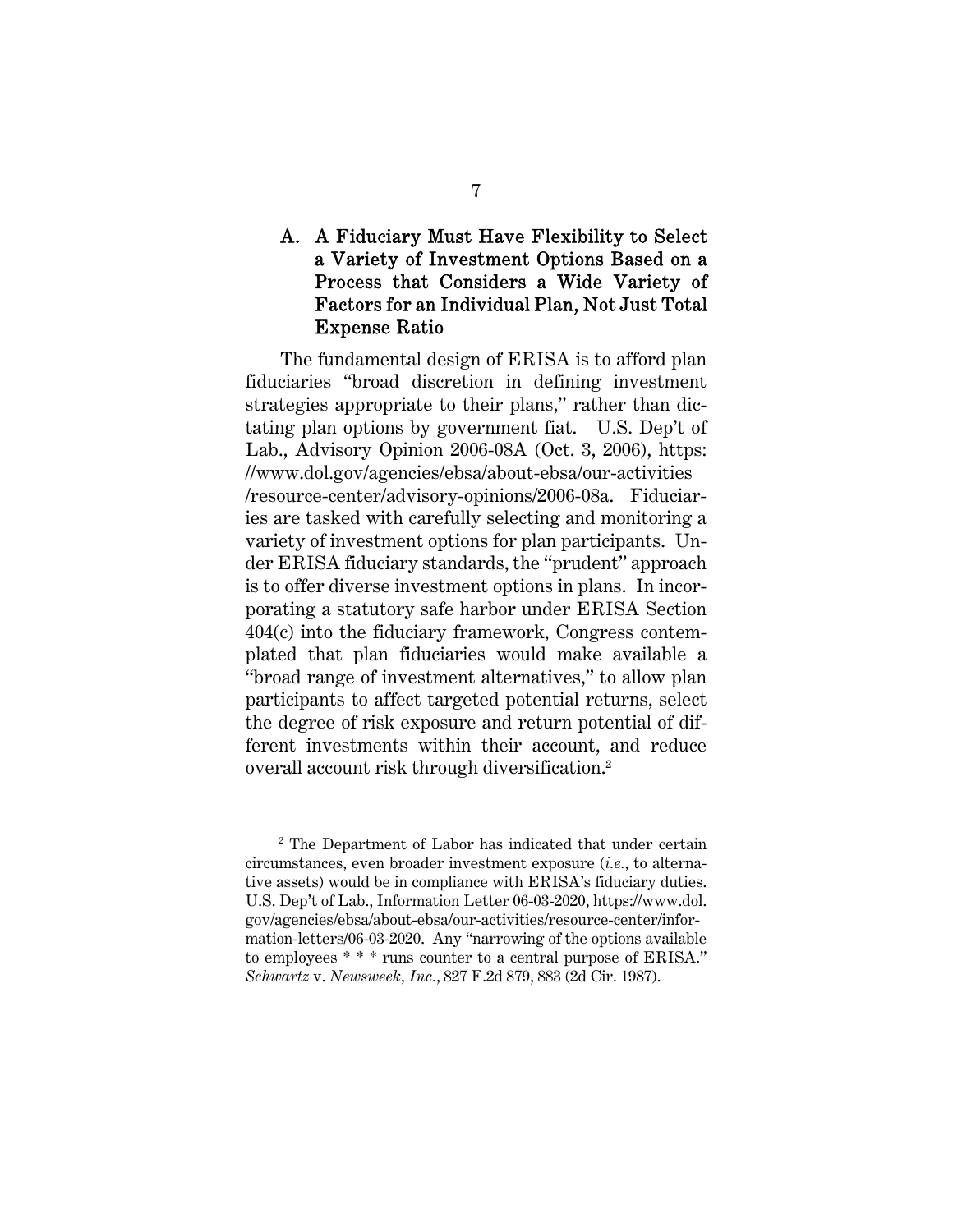Fiduciaries of participant-directed individual account plans—not the courts—are best positioned to evaluate the appropriate number, variety, and type of investment options to offer on plan investment menus. Participants in one plan may differ dramatically from participants in another in terms of their proximity to retirement age, risk tolerance, sophistication and interest in managing their own investment portfolios, and any number of other characteristics may affect their ideal retirement investment menu. Consistent with the adage in fiduciary contexts that prudence is process, see Keith P. Ambachtsheer & D. Don Ezra, *Pension Fund Excellence: Creating Value for Stockholders* 35 (1998), courts and the Department of Labor historically have deferred to decisions made by a plan fiduciary so long as they followed a reasonable process in making that a given decision. See *e.g.*, *DiFelice* v. *U.S. Airways, Inc.*, 497 F.3d 410, 420 (4th Cir. 2007) (in deciding whether a plan fiduciary has acted prudently, a court must "ask whether the fiduciary engaged in a reasoned decisionmaking process").

 Petitioners would subvert this well-articulated and widely understood regime and reduce the "process" to simply a consideration of which funds or share classes have the lowest expense ratios, or what funds or share classes have already been "court-approved" by prior litigation. Such an outcome ignores the importance of other factors a fiduciary should consider in selecting an investment menu beyond fees or expense ratios, as illustrated below.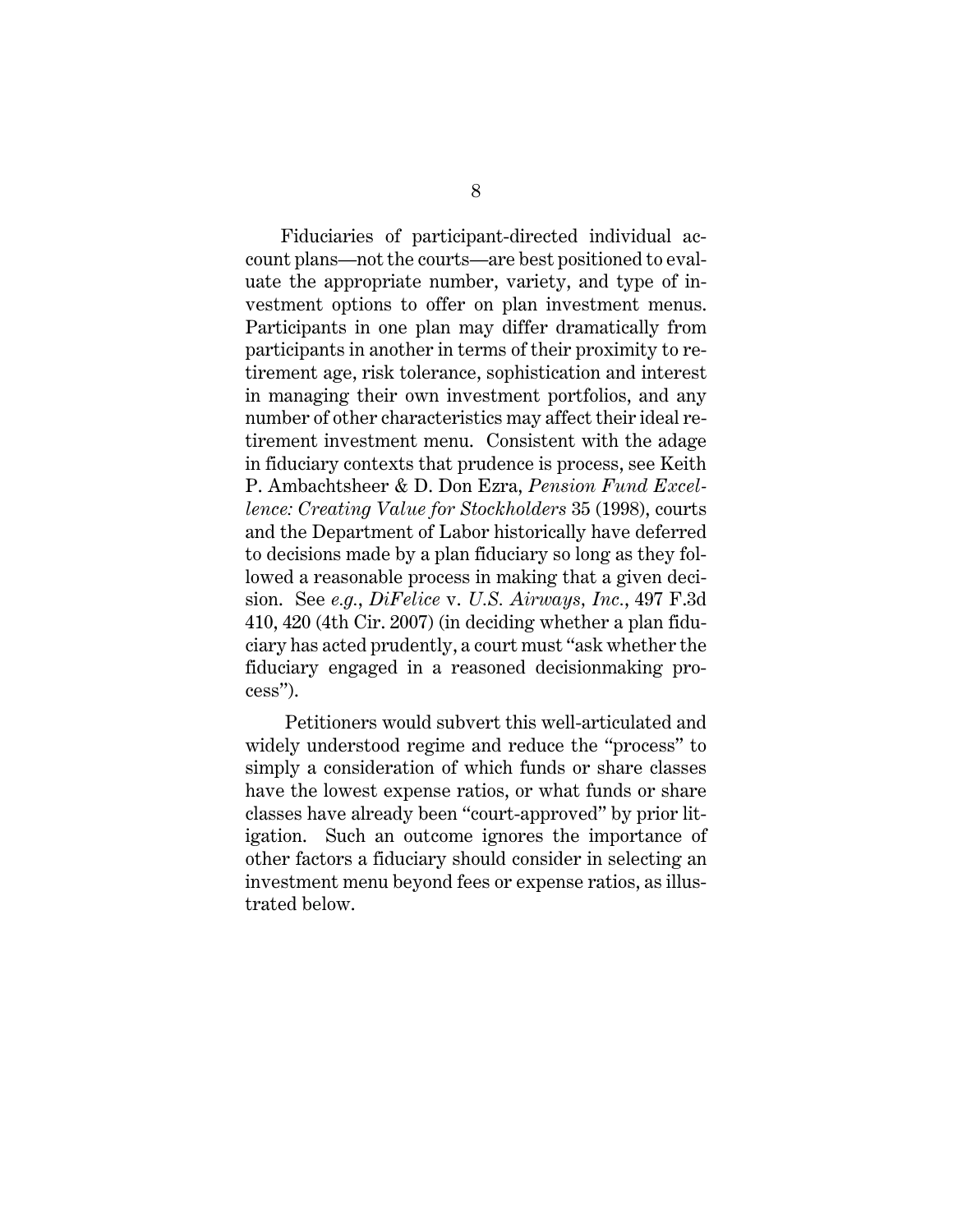## B. Petitioners' Condemnation of Respondents' Selection of Retail Share Classes of Funds over Institutional Share Classes Ignores Well Established Recordkeeping Fee Practices

Petitioners' argument that it was imprudent for respondents to include certain retail share classes of funds where institutional classes were available, simply because the retail share classes have higher expense ratios, overlooks (i) how the fees associated with plan recordkeeping are paid; and (ii) the broader context of how a fiduciary negotiates with investment companies and their recordkeeping affiliates to make available to their plan participants a diverse menu of investment options and to provide other services necessary to the administration of the plan. Giving due consideration to both issues reveals the important reasons why these share classes should not be foreclosed as investment options.

> 1. *Petitioners Incorrectly Focus on Expense Ratio, Rather Than Actual "All-In" Expense*

The total fees paid for investment in the share class of a fund are referred to as the "expense ratio" for that share class. It is worth emphasizing that the fact that a share class is labeled "institutional" does not guarantee that it carries lower fees than retail share classes with similar investment compositions and objectives. For example, ICI calculates that as of 2020, nearly 40 percent of the institutional share classes of no-load equity mutual funds had expense ratios greater than the average expense ratio of comparable retail share classes.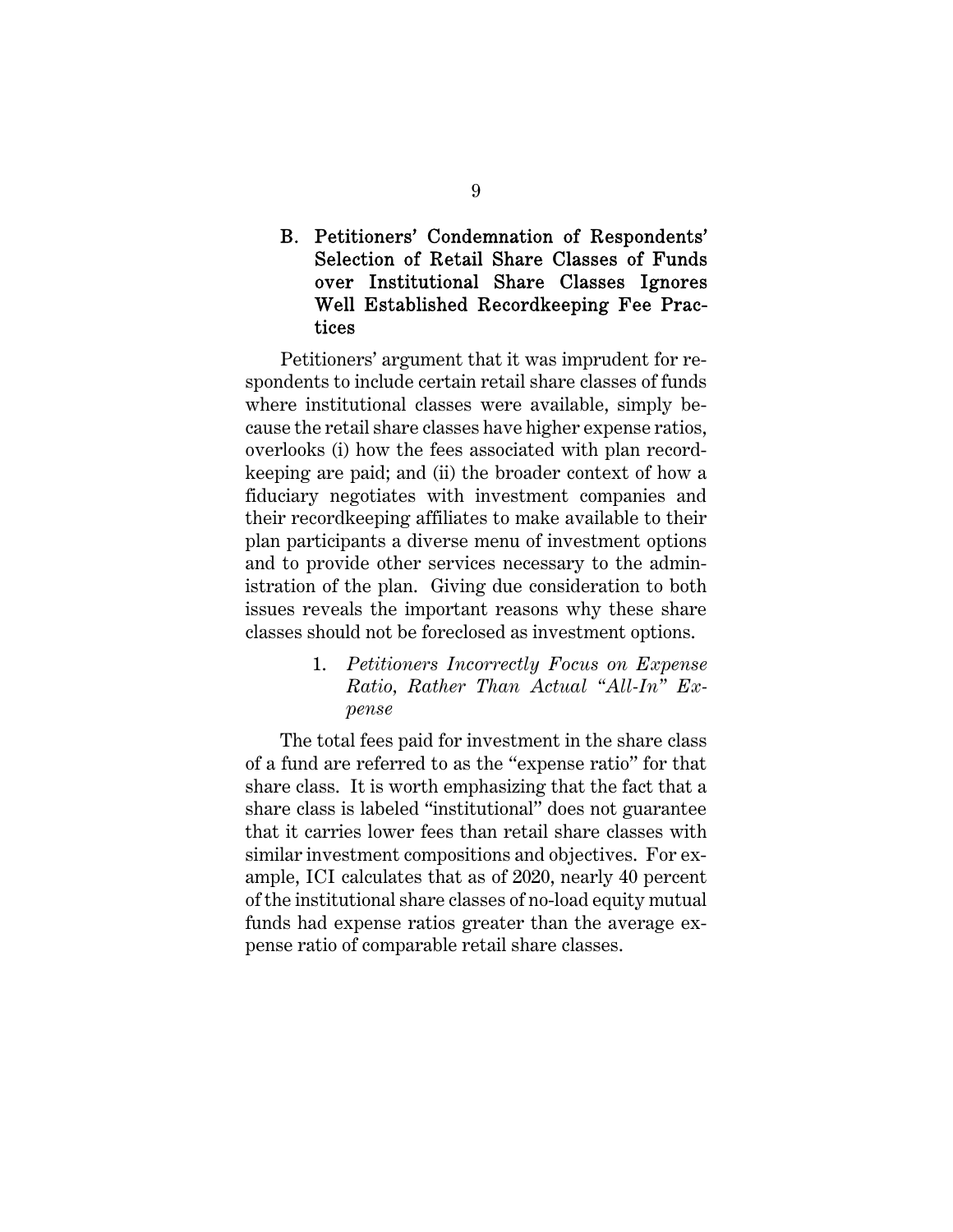Petitioners incorrectly focus on the sticker price of retail share classes rather than the net amount borne by participants. Their position ignores the fact that plan fiduciaries may intentionally select share classes with higher expense ratios because the fiduciaries will be able to obtain a revenue sharing arrangement more favorable to participants on a net basis to cover the various plan administration costs. According to a recent survey, among plans that have revenue sharing, 51.4 percent credit it back to participant accounts periodically. Plan Sponsor Council of Am., *63rd Annual Survey of Profit Sharing and 401(k) Plans: Reflecting 2019 Plan Experience* (2020).

The costs associated with defined contribution plans fall into two main categories: investment-related fees and administrative fees. The former includes advisory fees for investment management, which are generally paid as a percentage of the assets invested. The latter are charged for administrative services that are necessary for the day-to-day operation of the plan, such as recordkeeping, accounting, legal, and trustee services, as well as services that are provided directly to plan participants, such as educational seminars, access to customer service representatives, and the provision of benefits statements. In some cases, the expense ratio for a particular fund share class may include fees that are used to offset recordkeeping and other administrative costs of the plan offering that share class.

In addition, plan sponsors often consider revenue sharing arrangements in evaluating what share class should be made available to plan participants. "Revenue sharing" in the ERISA context refers to the practice of using a portion of the revenue generated by a mutual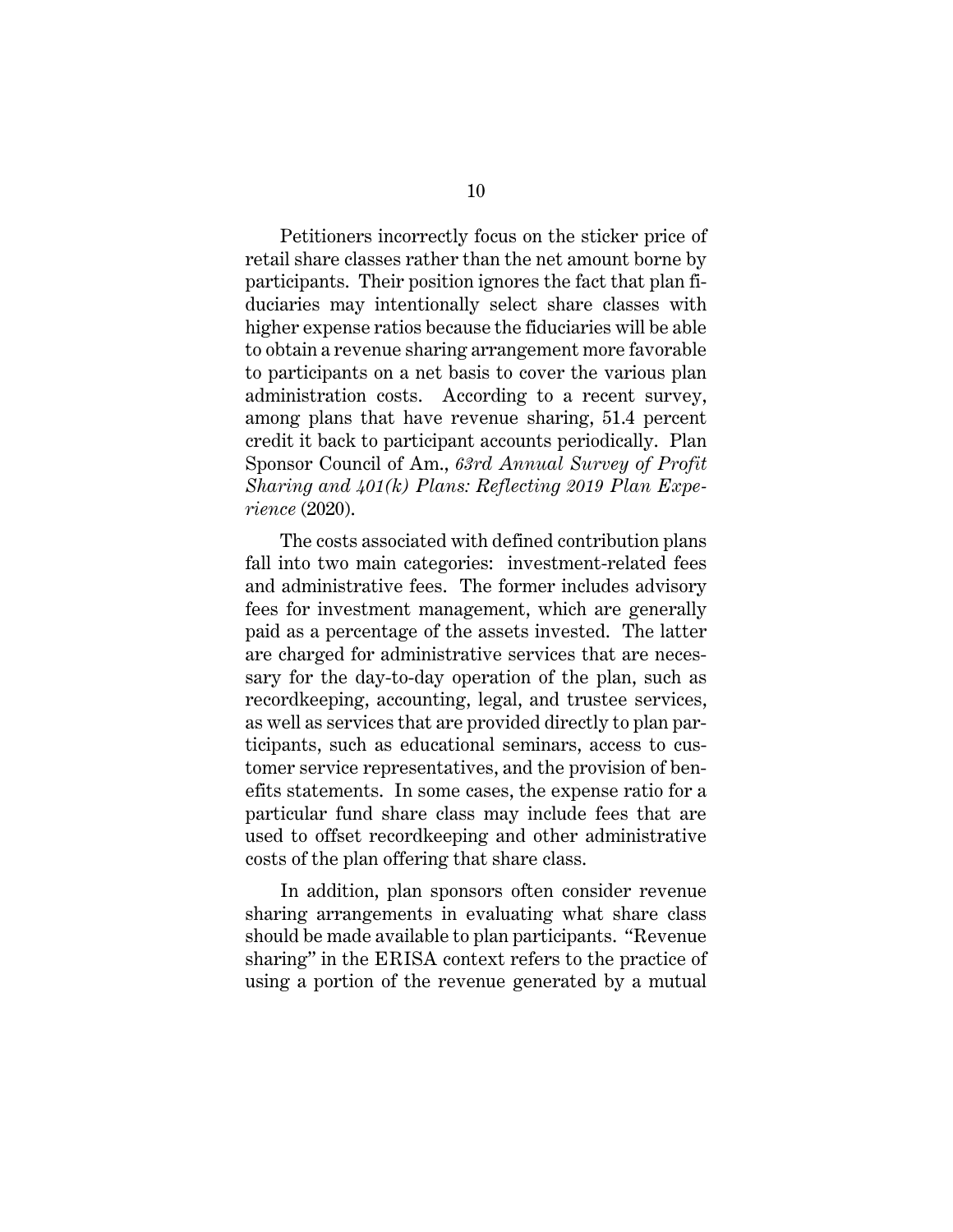fund's investment fees to offset some or all of the costs of the administrative services provided by a service provider (generally the recordkeeper) that would otherwise be charged directly to the plans, plan sponsors, and/or plan participants. See Deloitte Consulting LLP, *Inside the Structure of Defined Contribution/401(k) Plan Fees, 2013: A study assessing the mechanics of the 'all-in' fee* 16 (2014), https://www.idc.org/system/files/attachments/ rpt\_14\_dc\_401k\_fee\_study.pdf. The Department of Labor has recognized that negotiating over revenue sharing is a fiduciary function that is inherently fact specific. U.S. Dep't of Lab., Advisory Opinion 2013-03A (July 3, 2013), https://www.dol.gov/agencies/ebsa/about-ebsa/ our-activities/resource-center/advisory-opinions/2013- 03a ("The plan fiduciaries must also act prudently and in the best interests of plan participants and beneficiaries in the negotiation of \* \* \* revenue sharing \* \* \* . Whether the actions of plan fiduciaries satisfy these general fiduciary standard requirements is an inherently factual question.").

Because administrative fees must be covered regardless of the makeup of the investment menu, a prudent plan fiduciary understands that the expense ratio (on which petitioners focus in isolation) is not singularly determinative of whether a given investment option is prudent. Instead, when evaluating different share classes of the same fund, a fiduciary looks to the overall expense that will be borne by plan participants. Both institutional share classes and retail share classes may provide the option of covering third-party administrative expenses through revenue sharing. Mercer LLC, *Defined contribution plan fee practices: revenue sharing considerations* (2020), https://www.mercer.us/content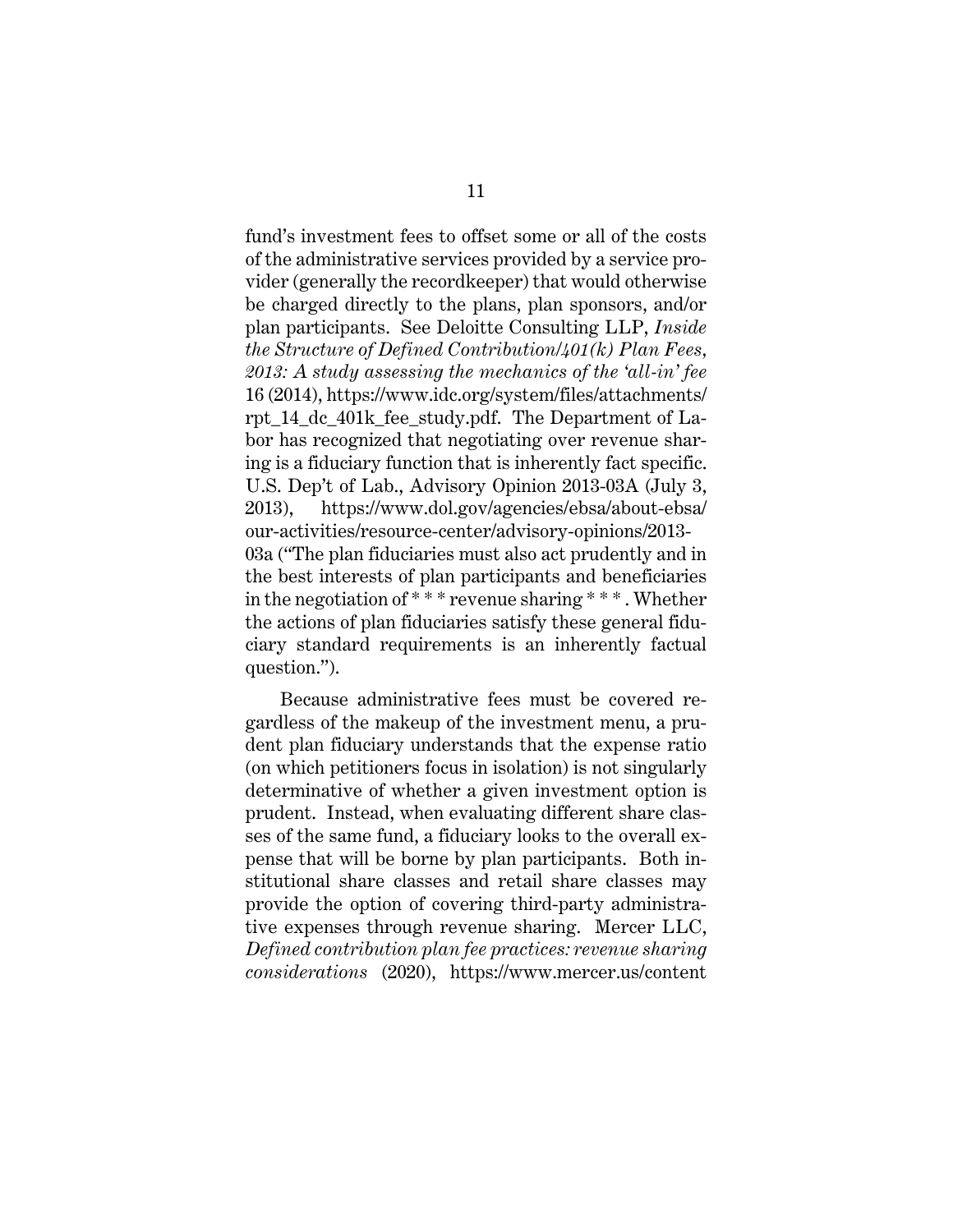/dam/mercer/attachments/north-america/us/us-2020-dcrevenue-sharing-considerations.pdf. But investment options with higher expense ratios—such as retail share classes of some funds—can generate more revenue sharing, which in turn can help defray the recordkeeping costs for the plan.

While details of plan sponsors' revenue sharing arrangements are not publicly available as a general matter, there is evidence showing that retail share classes can be comparable to—and, indeed, in some cases are net cheaper than—institutional share classes once the revenue sharing rebates that can be credited back to the plan are taken into account. For example, in support of their Motion to Dismiss, defendants in *Parmer* v. *Land O'Lakes, Inc.* demonstrated that they secured lower fees by retaining "Investor" (retail) share classes rather than "I-Class" (institutional) shares in each of fifteen different funds*.* See Reply in Support of Defendants' Motion to Dismiss at 5-7, No. 20-cv-01253 (D. Minn. Oct. 9, 2020), ECF No. 45. There, plaintiffs complained that defendants selected the Investor share class of the T. Rowe Price (TRP) 2005 fund, with a fee of 0.53 percent, instead of the I-Class shares of the same fund, with a fee of 0.41 percent. However, once the revenue sharing arrangement utilized by the Investor share class was factored in, the plan fiduciaries were able to secure overall fees that were 0.03 percent lower in the retail share class on a net basis. See *id.* at 6.

A prudent fiduciary must have the flexibility to engage in a plan-specific analysis scrutinizing fees in light of the particular circumstances of the individual plan and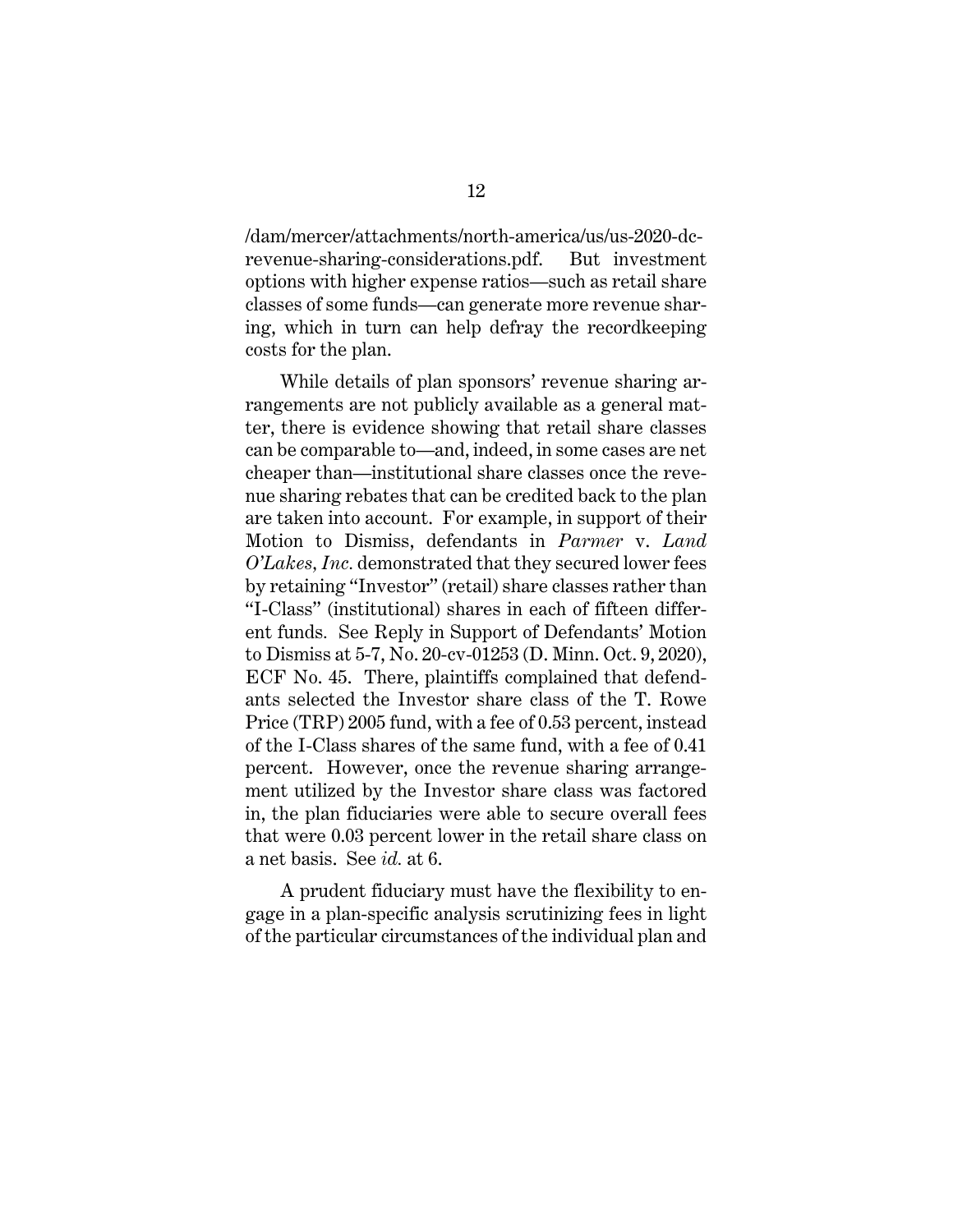"all-in" expense that will be borne by participants.3 There is no standard methodology for capturing the impact of revenue sharing since the amount and way it is used varies across plans and recordkeepers. Mercer, *supra*. Notably, while petitioners—like numerous other plaintiffs in excessive fee lawsuits—take issue with respondents' use of revenue sharing, still other plaintiffs in other fiduciary breach complaints filed in recent years have in effect alleged that it is imprudent *not* to select funds utilizing revenue sharing when those funds yield the lowest net investment expense. See, *e.g.*, Compl. ¶¶ 154, 170-185, *Reichert* v. *Juniper Networks, Inc.*, No. 21 cv-06213 (N.D. Cal. Aug. 11, 2021), ECF. No. 1; Am. Compl. ¶¶ 136-167, *Bangalore* v. *Froedtert Health, Inc.*, No. 20-cv-00893 (E.D. Wis. Sept. 10, 2020), ECF No. 19 ¶¶; Am. Compl. ¶¶ 130-168, *Albert* v. *Oshkosh Corp.*, 20 cv-00901 (E.D. Wis. Aug. 31, 2020), ECF No. 20. It cannot be, of course, that it is a breach of fiduciary duty both to include and to exclude retail share classes from a plan menu. But the fact that some plaintiffs saw the value of those share classes and others did not strongly suggests that the reasonableness of their inclusion is a matter of judgment, based on the specific circumstances of the particular plan.

Larger plan sponsors might be willing and able to absorb administrative costs for their participants in the

Ĩ. 3 Although it arose in a different context, this Court recognized the importance of affording deference to fiduciaries' process in *Jones* v. *Harris Assocs. L.P.*, noting that "[w]here a board's process for negotiating and reviewing investment-adviser compensation is robust, a reviewing court should afford commensurate deference to the outcome of the bargaining process." 559 U.S. 335, 351 (2010).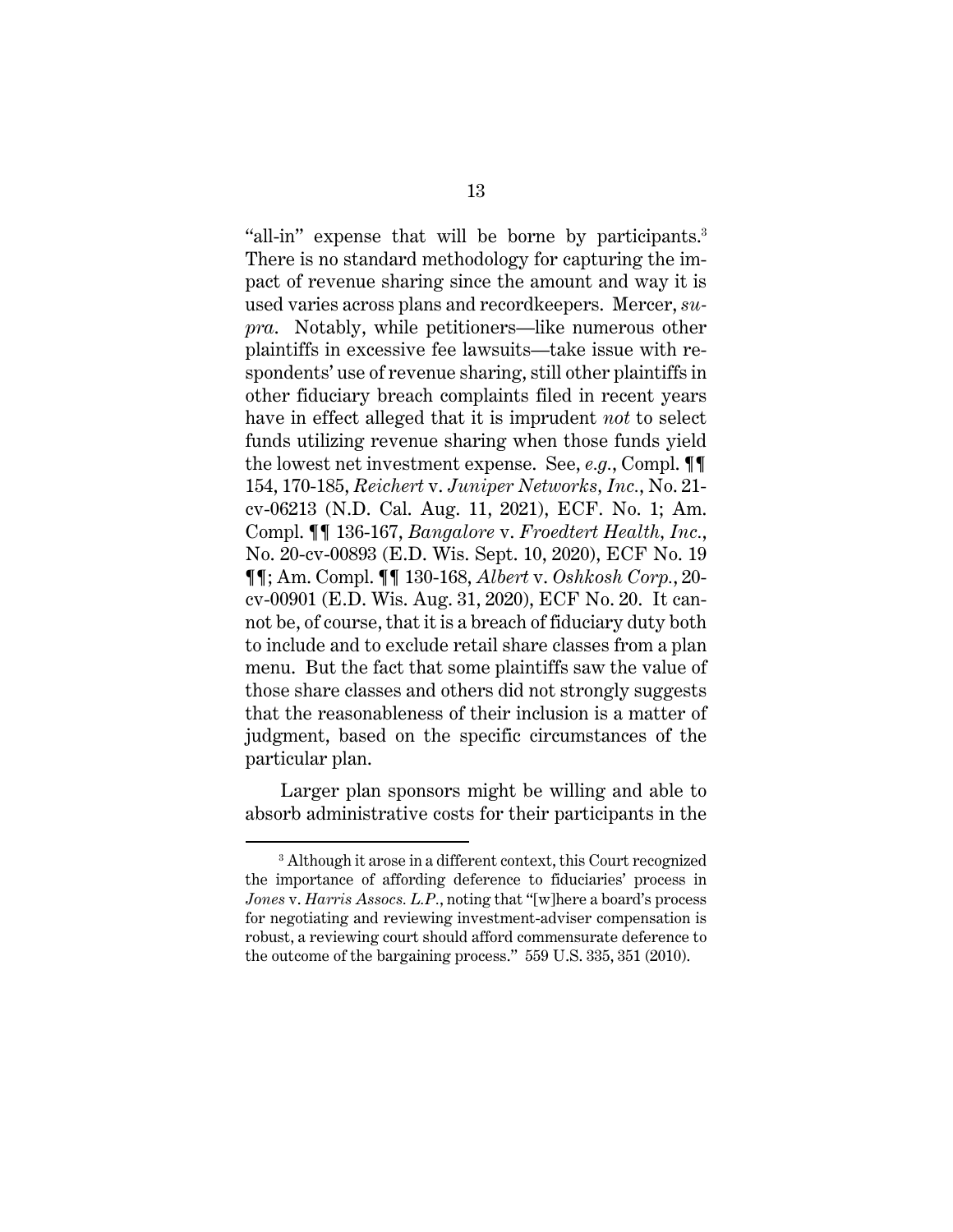absence of the opportunities for revenue sharing, but this practice can be even more important for smaller plan sponsors, which may otherwise find the administrative costs of managing a plan prohibitive. In the absence of revenue sharing, sponsors and fiduciaries of small plans may be compelled to select a potentially higher per-participant fee or decide not to offer a plan at all.4 In fact, plans are increasingly charging recordkeeping fees directly to plan participants. See Deloitte, *2019 Defined Contribution Benchmarking Survey Report*, https:// www2.deloitte.com/content/dam/Deloitte/us/Document s/human-capital/us-2019-defined-contribution-benchm arking.pdf.

In response to a survey conducted by Deloitte in 2019, only 33 percent of plan sponsor respondents reported that all of their 401(k)/403(b) plans' recordkeeping and administrative fees were paid through investment revenue, *i.e.*, via revenue sharing arrangements,

Ĩ. 4 The latter scenario would be wholly inconsistent with Congressional and regulatory efforts in recent years to promote retirement savings by American workers. See, *e.g.*, H.R. 5376, 117th Cong. (2021) (the "Build Back Better Act," which was approved by the House Ways and Means Committee on September 15, 2021 and would require businesses with five or more employees to automatically enroll their employees in IRAs or 401(k)-type plans); S. 2370, 116th Cong. (2019) (the "Automatic IRA Act of 2019," which would "amend the Internal Revenue Code of 1986 to expand personal saving and retirement savings coverage by enabling employees not covered by qualifying retirement plans to save for retirement through automatic IRA arrangements[]"); and H.R. 2913, 111th Cong. (2009) (the "Encouraging Americans to Save Act," which would "amend the Internal Revenue Code of 1986 to provide matching payments for retirement savings contributions by certain individuals").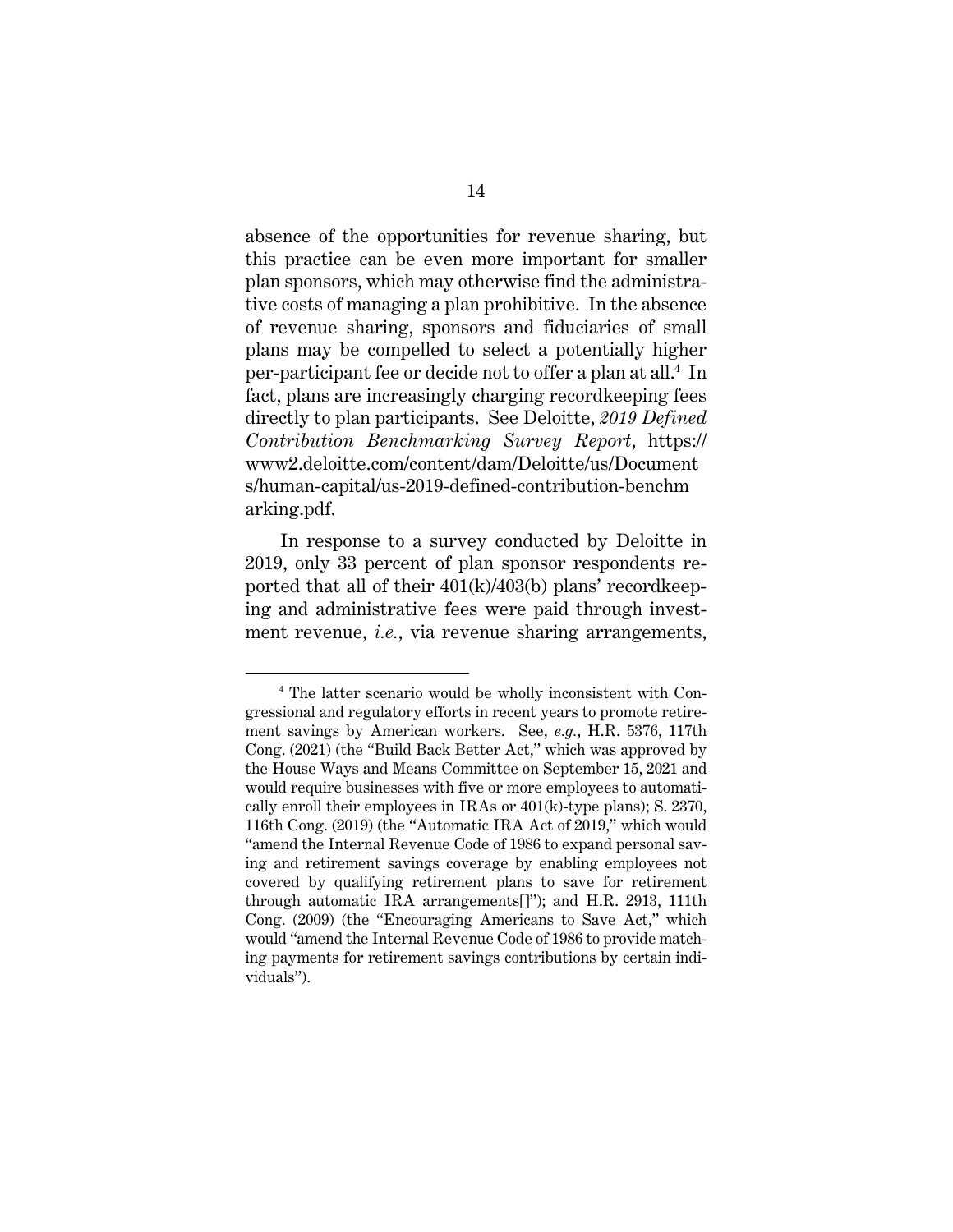down from 50 percent in 2015. See *2019 Defined Contribution*, *supra* at 20, Ex. 7.1. In the same period, the percentage of sponsors reporting that the fees charged by their plans' recordkeeper were paid directly by the sponsor dropped from 36 percent to 25 percent, and the percentage of sponsors reporting that fees were allocated to participants on a pro rata basis according to their account balances nearly doubled from 15 to 29. See *id*. at 20, Ex. 7.2. As these figures indicate, a pleading standard, like that proposed by petitioners, that dissuades plan fiduciaries from selecting an otherwise acceptable method for covering plan administrative expenses will likely result in higher fees charged directly to participants, which may discourage their participation in the plan. At the very least, such a standard is inconsistent with Congress's design that such administrative decisions be made by plans individually, based on their particular circumstances.

> 2. *Restricting Plans to Offering Only Institutional Shares Could Limit Investment Options*

Drawing a bright line rule about selecting institutional share classes over retail share classes could narrow investment options in other ways that petitioners also fail to acknowledge.

For a given fund that offers both retail and institutional share classes, the fund would normally require a much larger minimum investment size for a defined contribution plan to gain access to the institutional share class. See Karen Wallace, *How to Access Funds With High Minimum Investments*, Morningstar (Aug. 30, 2017), https://www.morningstar.com/articles/823640/ho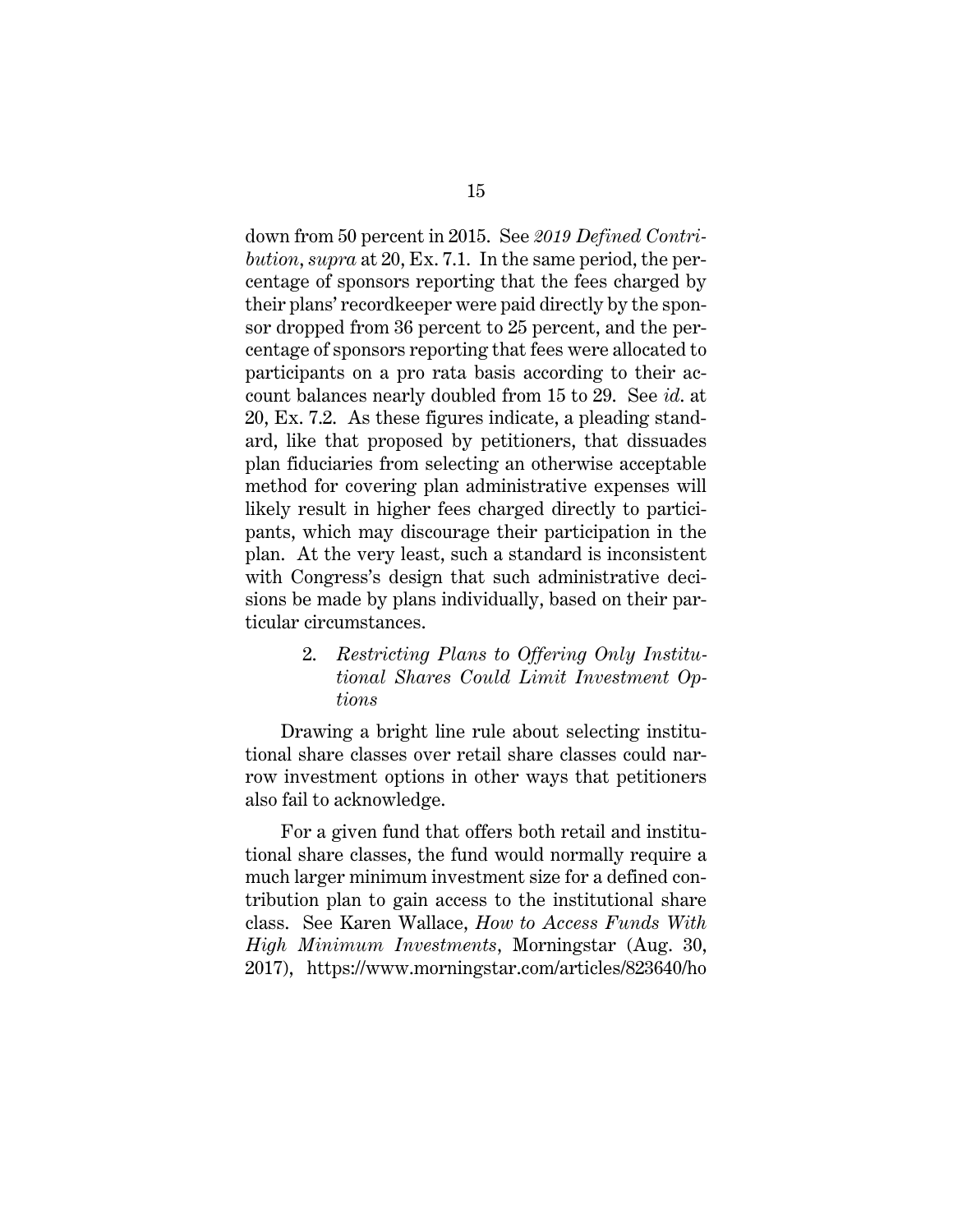w-to-access-funds-with-high-minimum-investments. Each fund defines its own share classes, but some thirdparty data providers define institutional share classes as those having a minimum-balance requirement of up to \$1,000,000 or more (on a plan-wide basis). *Ibid.* By contrast, a retail share class is generally defined as a share class that has a low minimum initial balance requirement (*e.g.*, \$2,500). See Sean Collins, *The IMF on Asset Management: Sorting the Retail and Institutional Investor "Herds,"* ICI (June 4, 2015), https://www.ici.org/view points/view\_15\_imf\_gfsr\_05. Accordingly, by choosing institutional classes over lower minimum balance retail classes, fiduciaries could be compelled to limit the number of designated investment options to effectively funnel a sufficient portion of participants' retirement assets into a smaller number of funds so that they meet the minimum investment size for the institutional share class.

In order to ensure that minimum investment levels will be met, plan fiduciaries would likely cease offering certain types of funds that are less popular—such as those targeting specific sectors of the market. And as a result, participants who may have been fully apprised of and willing to bear a higher expense ratio in a particular fund or share class in order to access specific market sectors, such as to implement a diversification strategy, will be unable to do so. The tendency of petitioners' proposed pleading standard to narrow investment options and limit participants' ability to diversify their accounts runs contrary to ERISA's goals. 29 U.S.C. 1104(a)(1)(C).

Further, in some cases, only plans of a certain asset size will qualify for the institutional share class. A plan sponsor has to be able to make decisions based on what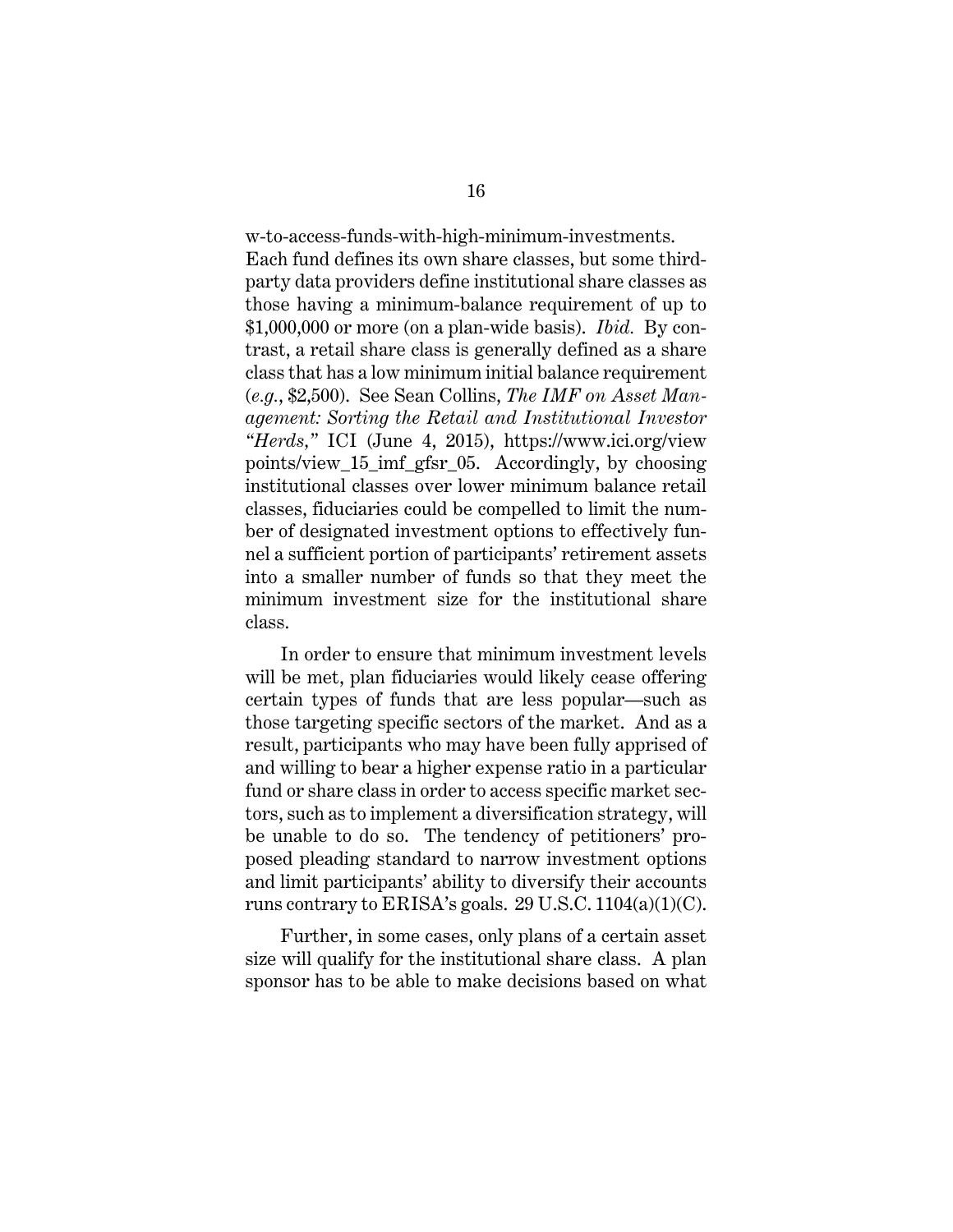is available for them. Having a rule that focuses on institutional versus retail, as opposed to what is best for plan participants, is unworkable for smaller plans which simply may not have enough total assets to qualify for them. For example, BrightScope/ICI research indicates that as of 2018 (the most recent year analyzed) 58.5 percent of 401(k) plans had assets of less than \$1 million. ICI, *The BrightScope/ICI Defined Contribution Plan Profile: A Close Look at 401(k) Plans, 2018*, at 7 (July 2021), https://www.ici.org/system/files/2021-07/21\_ppr\_ dcplan\_profil e\_401k.pdf.

### C. By Offering Both Index (Passive) and Active Funds, Plans Can Hedge Risk and Enhance Investment Choice for Plan Participants

Petitioners' approach would also effectively require fiduciaries to select index (*i.e.*, "passive") funds to the exclusion of other types of funds, which is similarly misguided as an application of ERISA's "prudence" standard. Under such a regime, alternative investments, actively and semi-actively managed investments, emerging markets, and small- and mid-cap funds could well be excluded from defined contribution plan investment menus out of concern about litigation. Yet these investment vehicles are the same strategies that have been prudently utilized in defined benefit pension plans and non-retirement brokerage accounts, as well as in private equity, to diversify or hedge against risk for years, and the Department of Labor has recently confirmed that alternative investments may be offered by defined contribution plan fiduciaries. See U.S. Dep't of Lab., Information Letter 06-03-2020, https://www.dol.gov/agenc ies/ebsa/about-ebsa/our-activities/resource-center/infor mation-letters/06-03-2020. And for good reason.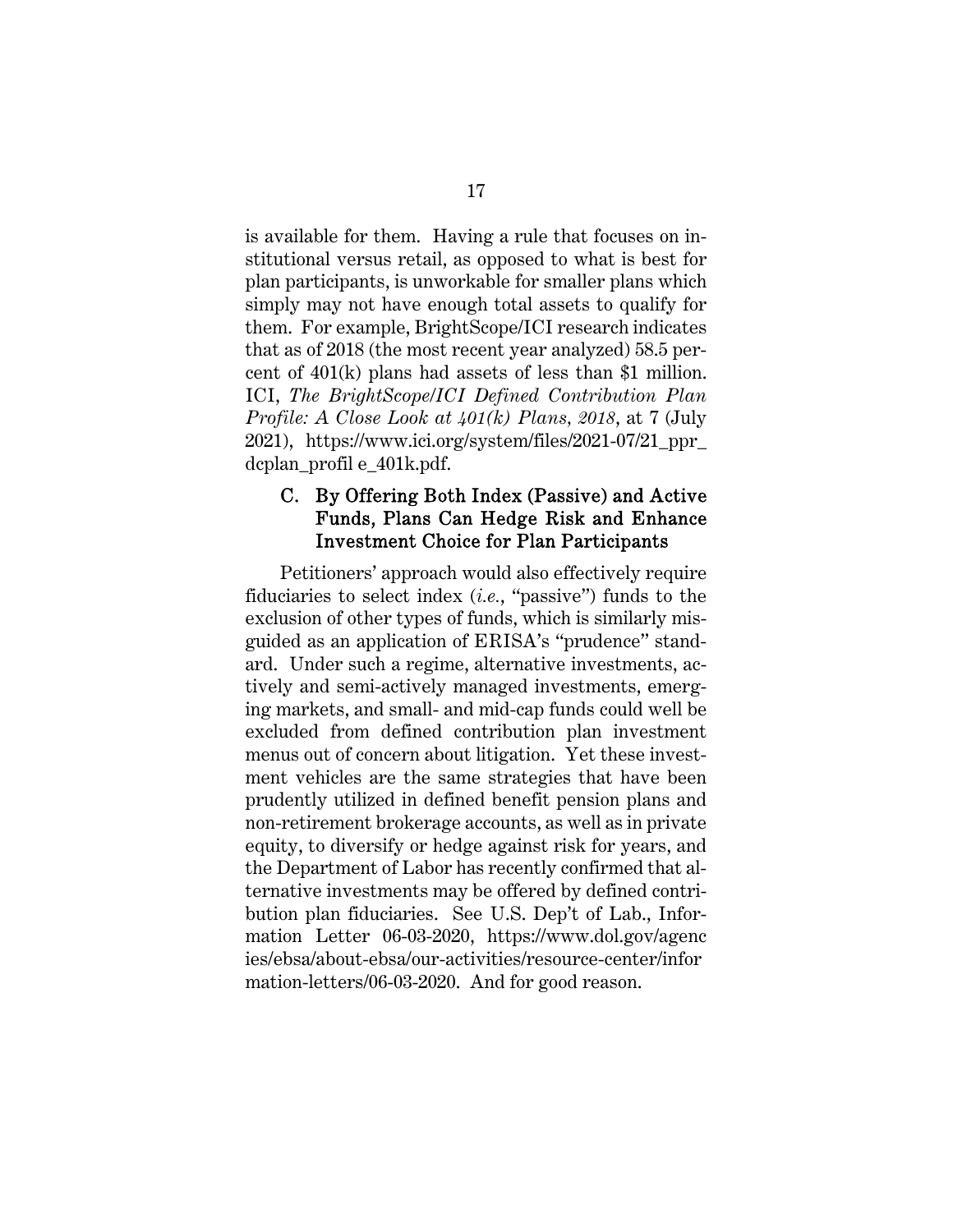Actively managed mutual funds play a legitimate role in helping plan fiduciaries assemble a broad and diverse menu of investment options consistent with their duties under ERISA. First, it is not safe to assume that index funds are the better investment merely because they may be the lower-cost option. As noted above, when considering otherwise comparable investment options, fiduciaries consider net investment performance—total returns minus fees and expenses—rather than cost alone. According to ICI's analysis, the three-, five-, and ten-year annualized net returns of the ten largest actively managed funds as of July 2021 (after fees and expenses) were nearly identical to those of the ten largest index funds at the same intervals. In fact, the average net returns (after fees and expenses) of the actively managed funds generally were slightly higher than their index fund comparators. See David Abbey, *Actively Managed Funds Are Appropriate Options for 401(k) Plans*, CFA Inst. (Sept. 29, 2021), https://blogs.cfainstit ute.org/investor/2021/09/29/actively-managed-funds-are -appropriate-options-for-401k-plans/. The point is not that active funds are necessarily preferable to index funds, but that because the net returns of the former can match or exceed those of the latter, there is simply no basis for categorically labeling active funds as imprudent. Such a presumptive approach to assessing the prudence of a plan's investment menu is not only overly simplistic but misguided in application.

Moreover, actively managed funds can provide a mechanism for protecting against volatility in investment returns. ICI's comparison of the ten largest actively managed funds against the ten largest index funds shows that actively managed funds have experienced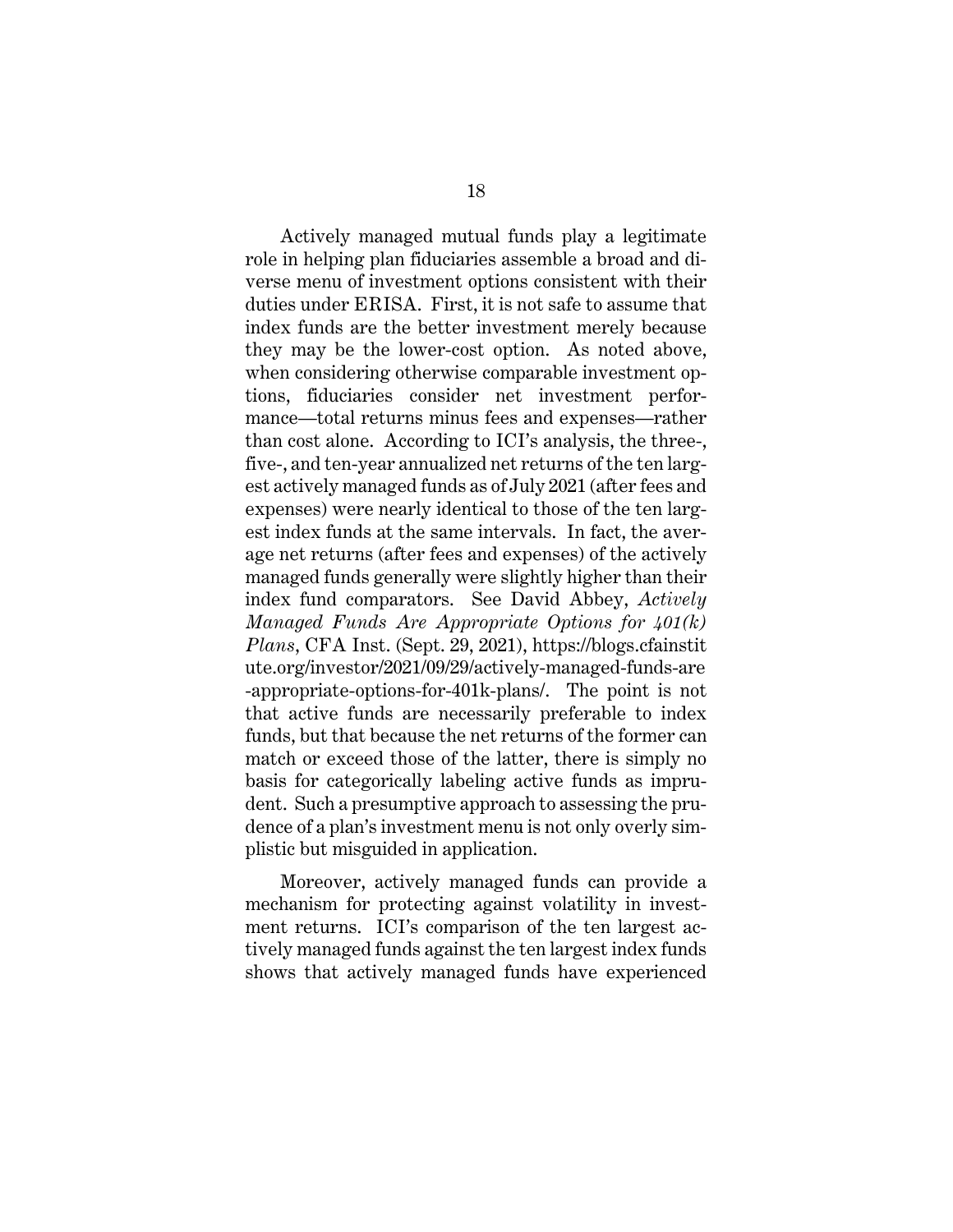slightly less variability in their monthly returns over three-, five-, and ten-year periods. Abbey, *supra*. This stands to reason because as more stocks are held by passive investors, active fund managers have more opportunities to find and purchase mispriced stocks. *Ibid.*

Finally, the inclusion of actively managed options in a plan lineup assures participants greater choice and flexibility to design a portfolio that suits their investment profile, needs, and risk tolerance. Certain categories of investments, such as emerging markets and small-cap growth stocks, have few index mutual funds from which investors might choose. If actively managed funds are effectively excluded from retirement plan lineups due to litigation risk, it may be difficult for participants to gain exposure to these beneficial asset classes in their retirement savings. Certain options are by their nature particularly well-suited to active management. For example, international funds can benefit from active management to help navigate default, country, and exchange rate risks.

None of the above is to suggest that active funds are necessarily preferable to index funds. Each has its advantages, and which option is appropriate depends on the particular circumstances. But, as fee-related litigation in the defined contribution plan space has proliferated over the last decade, some fiduciaries have reportedly developed a bias against active management that perpetuates a negative pattern of rewarding the inclusion of allegedly "safe" funds. See George S. Mellman & Geoffrey T. Sanzenbacher, *401(k) Lawsuits: What are the Causes and Consequences* 5, Ctr. for Ret. Rsch. (2018), https://crr.bc.edu/wp-content/uploads/2018/04/IB \_18-8 .pdf (citing David McCann, *Passive Aggression*,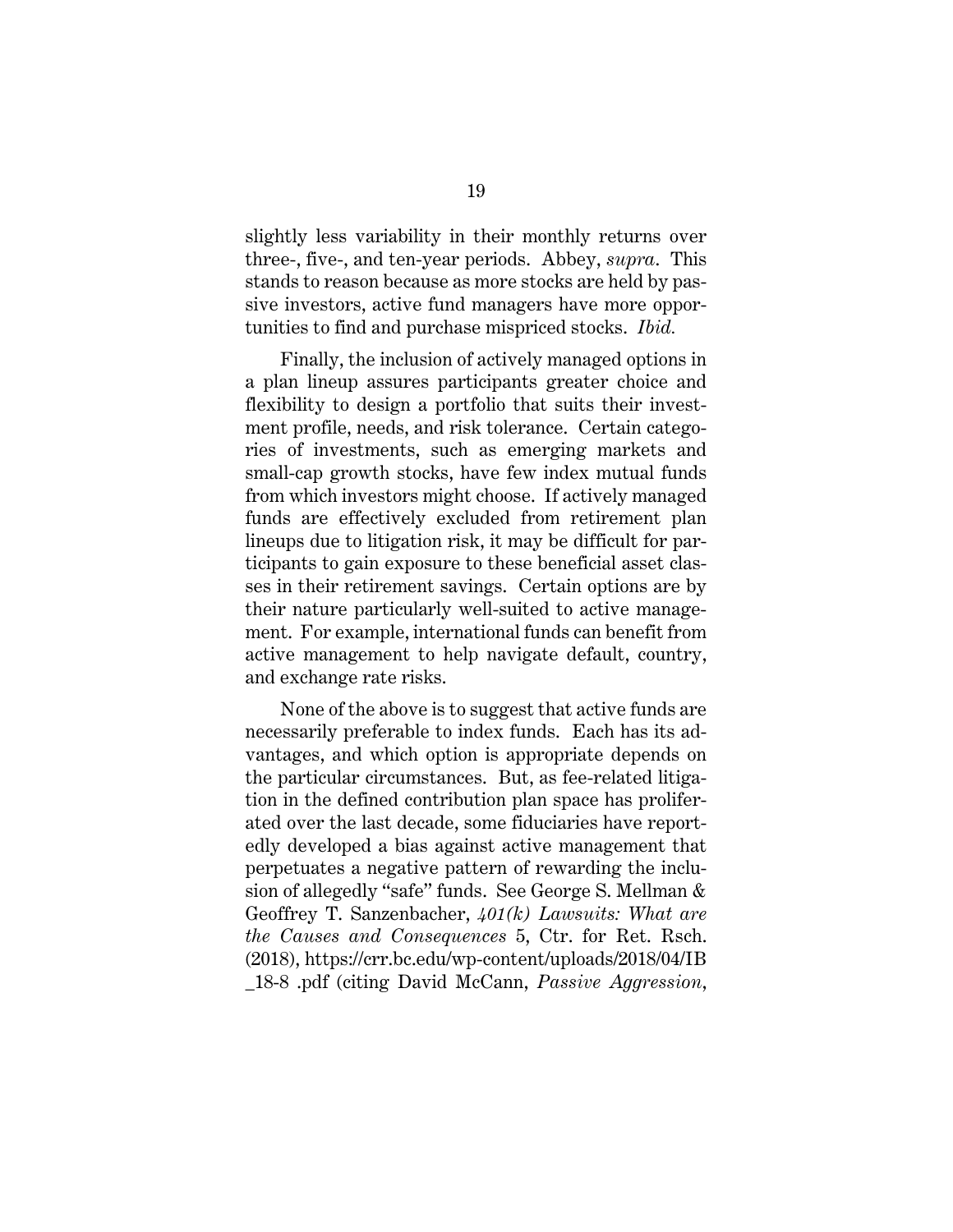CFO Mag. (June 22, 2016), https://www.cfo.com/retirem ent-plans/2016/06/passive-investment-aggression/).

# II. PETITIONERS' PROPOSED PLEADING STANDARD EXPANDS THIS COURT'S PLAUSIBILITY FRAME-WORK AND HARMS PLAN PARTICIPANTS

Petitioners advocate for a regime in which excessive fee litigation can proceed based on little more than allegations that a fiduciary selected a retail share class over institutional classes, or actively managed funds over passive index funds. This approach is not only at odds with established law governing the federal pleading standard, but also would heighten litigation risk for fiduciaries, which may ultimately constrain fiduciary choice to the participants' detriment and increase costs for plan participants.

#### A. Petitioners' Pleading Standard Disregards *Iqbal*

As an initial matter, petitioners' permissive pleading standard is at odds with this Court's two-pronged approach for evaluating whether a complaint satisfies Fed. R. Civ. P. 8's pleading requirement: First, the court must "identify[] the allegations in the complaint that are not entitled to the assumption of truth." *Ashcroft* v. *Iqbal*, 556 U.S. 662, 680 (2009). That is, the court must separate pleadings of fact from pleadings of conclusion. Next, the court must evaluate the factual assertions to determine whether "they plausibly suggest an entitlement to relief" or they allow "the court to draw the reasonable inference that the defendant is liable." *Id.* at 678, 681. Facts that are "merely consistent with" a defendant's liability are not enough and "stop[] short of the line between possibility and plausibility." *Id.* at 678.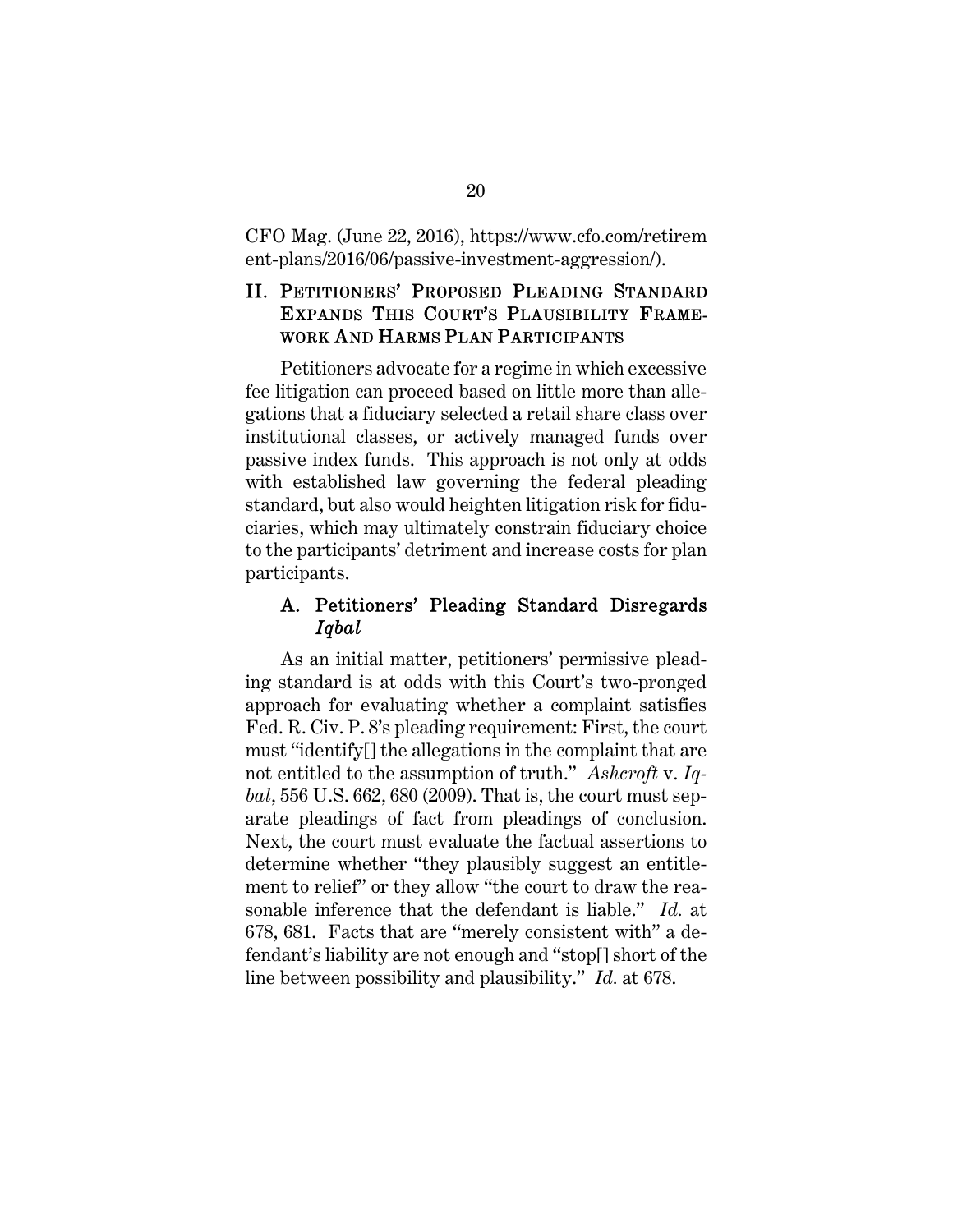Petitioners propose that by alleging a single fact either that a fiduciary has selected a retail share class over an institutional class, or has selected an actively managed fund over a passive index fund—they can satisfy this standard, survive a motion to dismiss, and proceed to discovery. Not so. As discussed above, there are good reasons why a plan fiduciary would include active funds and retail share classes in a plan—reasons that are consistent with their fiduciary duty to select prudent investment options. As such, the simple fact of selection of those options over others, without more, cannot "plausibly suggest" a fiduciary breach. Based on these facts alone, the court is not able to draw a "reasonable inference" that a fiduciary is liable because, again, selection of these investment options may be in the interest of plan participants either to provide revenue sharing opportunities, enhance investment choice, account for the unique needs of the plan participants, or reduce "all-in" costs.

### B. Petitioners' Permissive Pleading Standard Harms Plan Participants

Petitioners' permissive pleading standard allows excessive fee litigation to proceed more easily to discovery, and because plan sponsors bear the costs of excessivefee litigation, it exposes fiduciaries and sponsors to increased litigation risk and costs.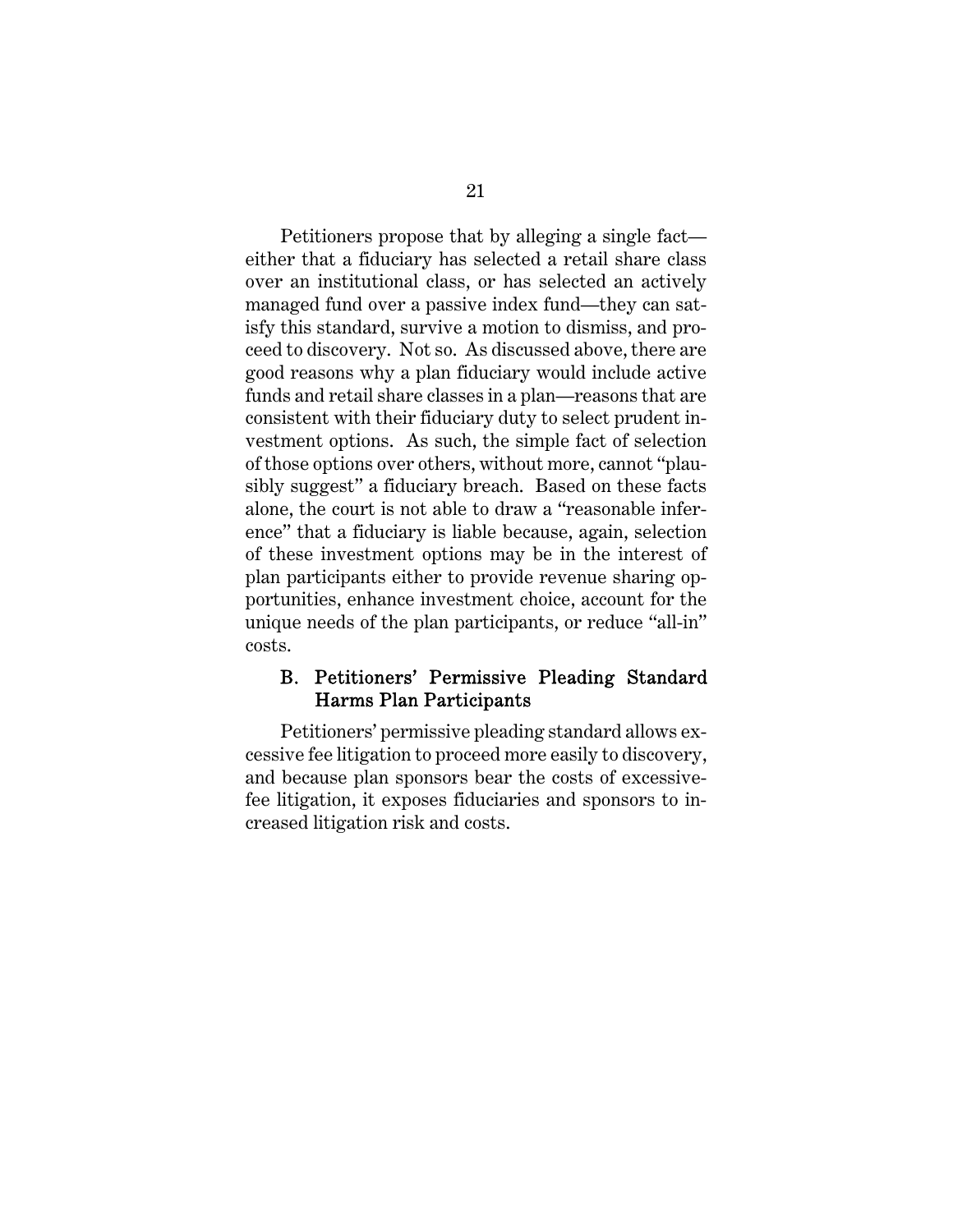### 1. *Enhanced Litigation Risk Leads Fiduciaries to Eliminate Important Investment Options for Plan Participants, Leading Plan Participants to Access Fewer Diverse and More Tax Disadvantaged Investment Opportunities*

Petitioners' pleading standard overly incentivizes fiduciaries to select or not select a particular investment option to avoid litigation risk and costs, rather than evaluating that option on equal footing with other prudent choices. If this Court holds that petitioners are correct that the inclusion of retail share classes of funds or investment options with higher fees alone is sufficient to state a viable claim for breach of a fiduciary's duty of prudence, then fiduciaries will have to act more conservatively, limiting investment options in plans, to fulfill those duties. This regime would not be in the best interests of plan participants or the retirement system.

As fiduciaries face an increased risk of liability and litigation costs for including a particular type of investment (*e.g.*, sector funds that offer higher returns but are more costly to manage and thus have higher fees, actively managed funds, or retail share classes of funds), they will likely default to removing those investment types from the plan investment menu—even if those options would offer more revenue sharing opportunities (see supra), provide higher returns for plan participants, or offer plan participants more expansive access to financial markets.

Indeed, as lawsuits like the case at bar have proliferated, the number and variety of investment options offered in defined contribution plans have constricted,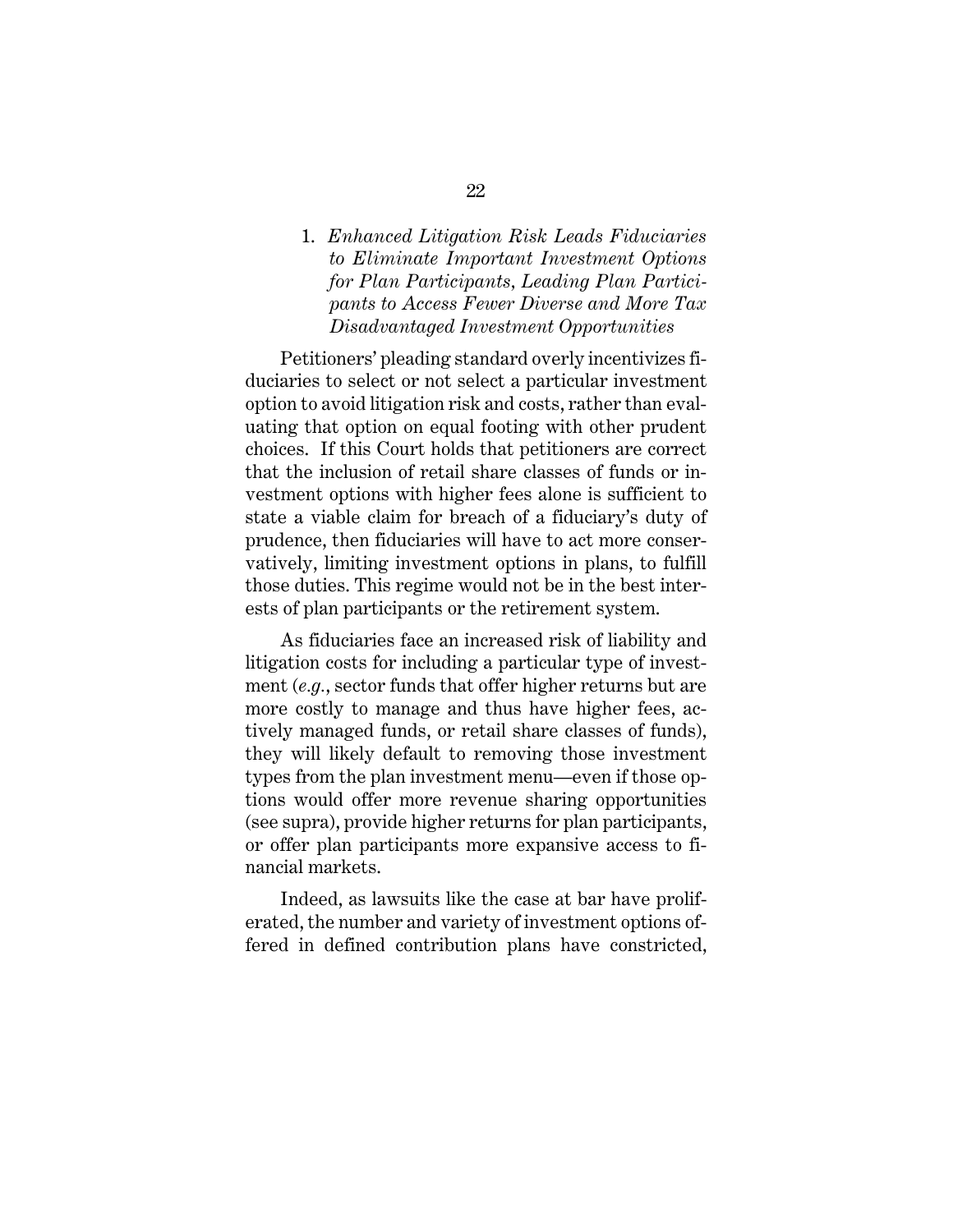with investment line-ups being streamlined, thus reducing investment fund choice. See Cerulli Assocs., *Litigation in Defined Contribution Retirement Plans* (2021), https://cdn.ymaws.com/dciia.org/resource/resmgr/resou rce library/Cerulli Whitepaper-Litigatio.pdf; see also Fidelity Invs., *Building Financial Futures: Trends and Insights of Those Savings for Retirement Across America* (2021), https://sponsor.fidelity.com/bin-public/06\_ PSW\_Website/documents/Building\_Financial\_Futures .pdf.

Offering a robust menu of investment options that has been curated by fiduciaries and tailored to the needs specific to the plan's participants is intrinsic to ERISA's fundamental purpose: to protect the interests of employee benefit plan participants and their beneficiaries by ensuring that those in charge of such plans act in the participants' and beneficiaries' best interests. A fiduciary-curated menu of plan investments permits plan participants to choose investment options from a menu that has been assembled for them, based on the circumstances of the participants in a given plan, such as employees' current ages, projected retirement ages, risk tolerances, investment sophistications, asset accumulation/preservation disposition, and other factors. The slate of investment options from plan to plan should vary to provide access to investment opportunities that the fiduciary tailors to the plan participants and their investment needs and sophistication level, and may include retail share classes, actively managed investments, target date funds, small cap funds, emerging markets funds, ESG funds, and alternative asset classes. The particular menu should vary but in all instances should include a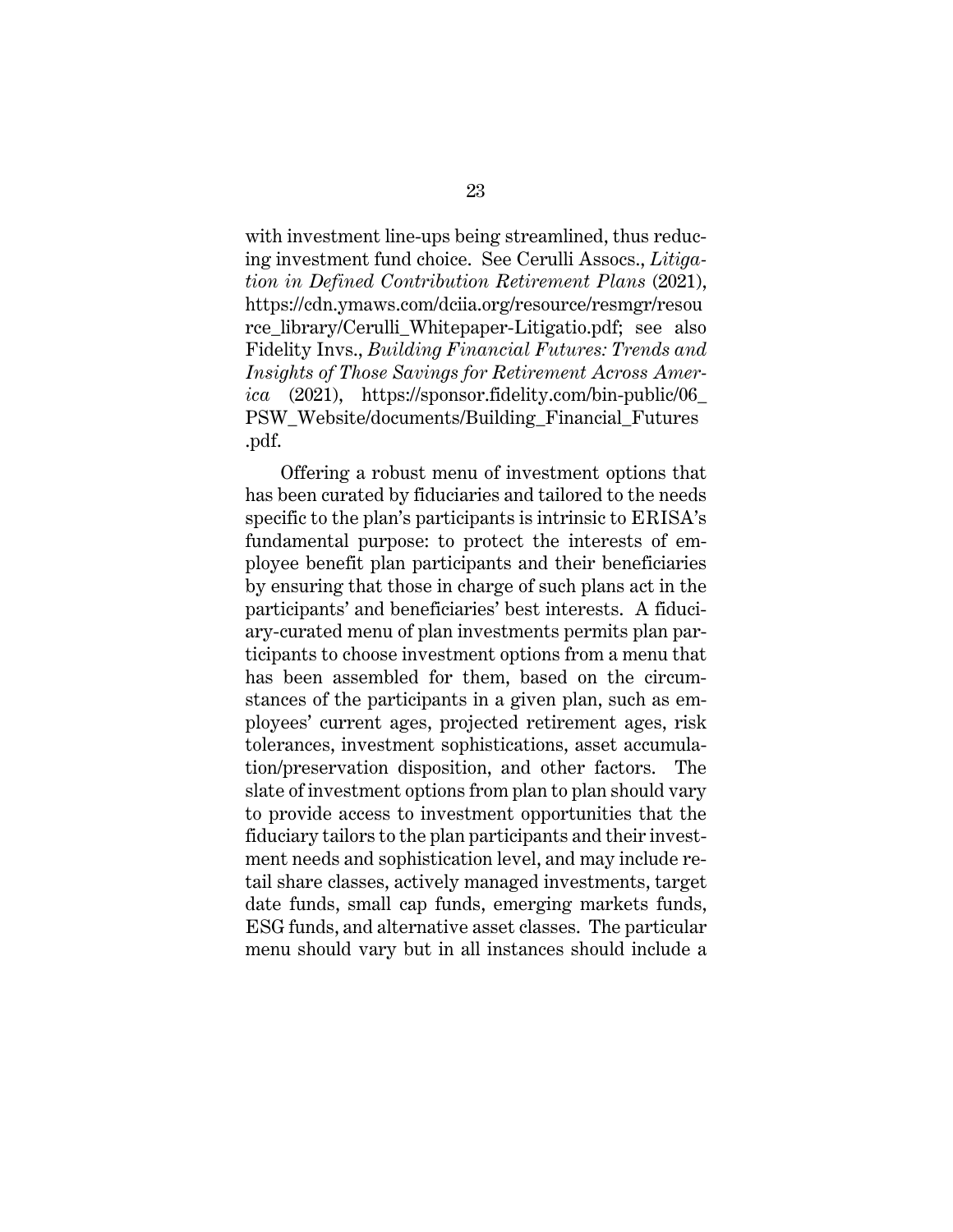diverse set of options appropriate for that plan's participants. The petitioners' proposed pleading standard would effectively replace this complex and tailored fiduciary function with a presumptive one-size-fits-all investment selection process.

Having the ability to provide an array of investment options, whether through passive index funds, actively managed funds, or retail or institutional share classes of funds—if prudently selected—within a defined contribution plan menu helps ensure that plan participants have the ability to structure retirement portfolios that meet their needs and goals. Sophisticated investors, to be sure, may isolate investment opportunities outside of their retirement accounts, but millions of Americans have their primary or sole retirement savings portfolio housed in a  $401(k)$  or  $403(b)$  plan.

Plans instead may offer to participants seeking to pursue different investment opportunities a self-directed brokerage (SDB) window option, which offer plan participants the ability to invest in funds or stocks of their own choosing through a brokerage platform. But they also put the onus on the plan participant to select from the myriad investments available through such platforms, perhaps necessitating a reasonable degree of sophistication by the plan participant. Although the Department of Labor has stated that fiduciaries of plans with brokerage windows are still bound by ERISA Section 404(a)'s statutory duties of prudence and loyalty including taking into account the nature and quality of services provided "in connection with" the brokerage window, see U.S. Dep't of Lab., Field Assistance Bulletin 2012-02R, Q&A 39 (July 30, 2012), https://www.dol.gov/ agencies/ebsa/employers-and-advisers/guidance/field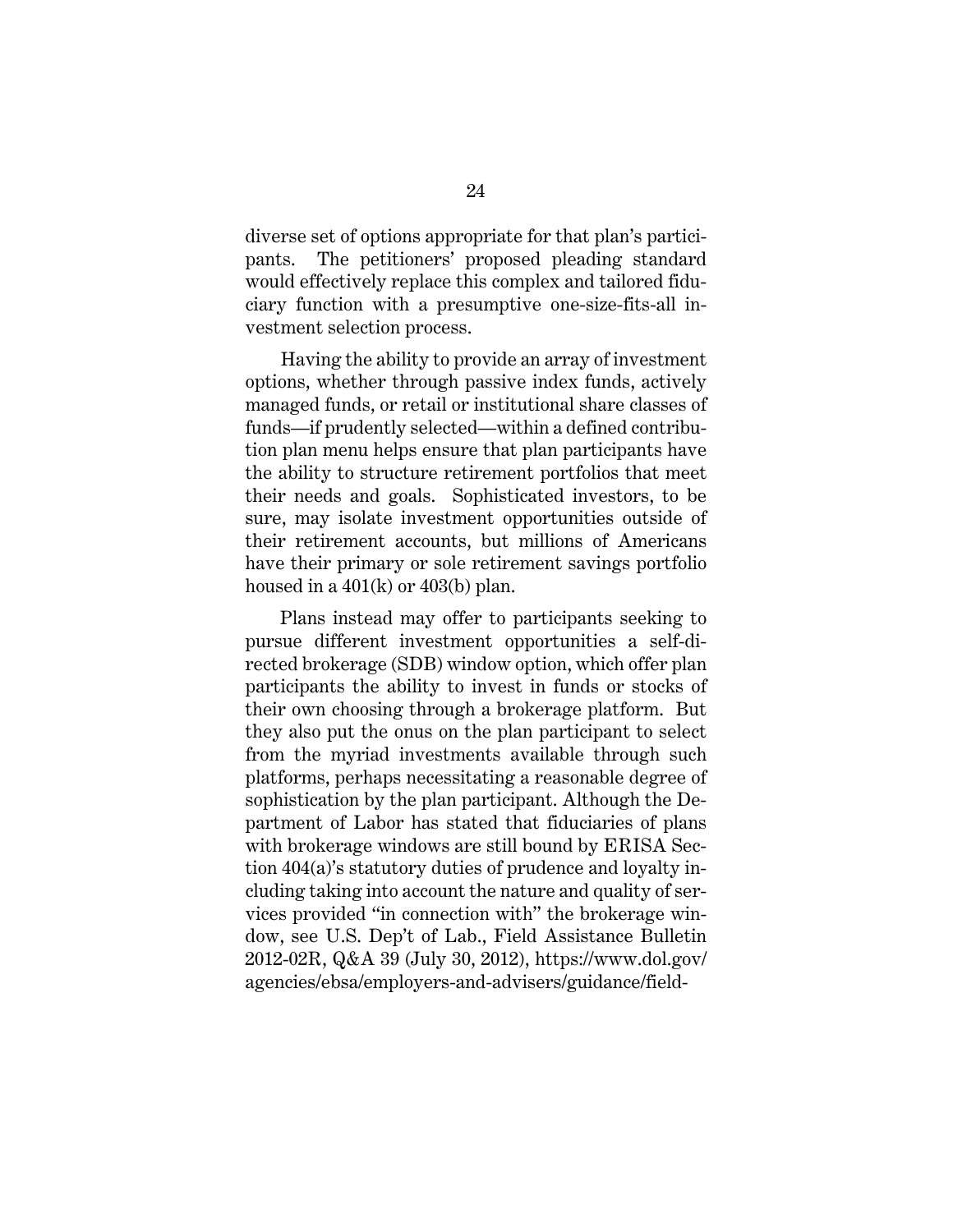assistance-bulletins/2012-02r, fiduciaries are generally understood not to be responsible for monitoring the investment activities within the brokerage window, and stakeholders have pushed for greater clarity in this area, see Written Statement of Chantel Sheaks, Vice President, Retirement Policy, U.S. Chamber of Commerce Before the 2021 Advisory Council on Employee Welfare and Pension Benefit Plans Meeting on "Understanding Brokerage Windows in Self-Directed Retirement Plans" (June 24, 2021), https://www.dol.gov/sites/dolgov/files/ EBSA/about-ebsa/about-us/erisa-advisory-council/ sheaks-06242021.pdf.

Therefore, SDB accounts are not a perfect substitute for offering a full slate of investment options that have been prudently selected by a plan fiduciary, which serves as an important filter in the evaluation and selection process.

#### 2. *Enhanced Litigation Risk Leads to Higher Insurance Premiums to the Detriment of Plan Participants*

Alternatively, fiduciaries and sponsors may look to purchase additional fiduciary liability insurance coverage to defray at least some litigation costs and risk of liability, but the premiums associated with this insurance become yet another incremental expense of maintaining a plan to the detriment of the various stakeholders involved. Premiums, for example, were up by about 35 percent in 2020 as compared to 2019; coverage limits have been much lower than they used to be, meaning that plan sponsors must buy as many as five policies from different insurers in order to have the full level of coverage they once did; and the retention fees they must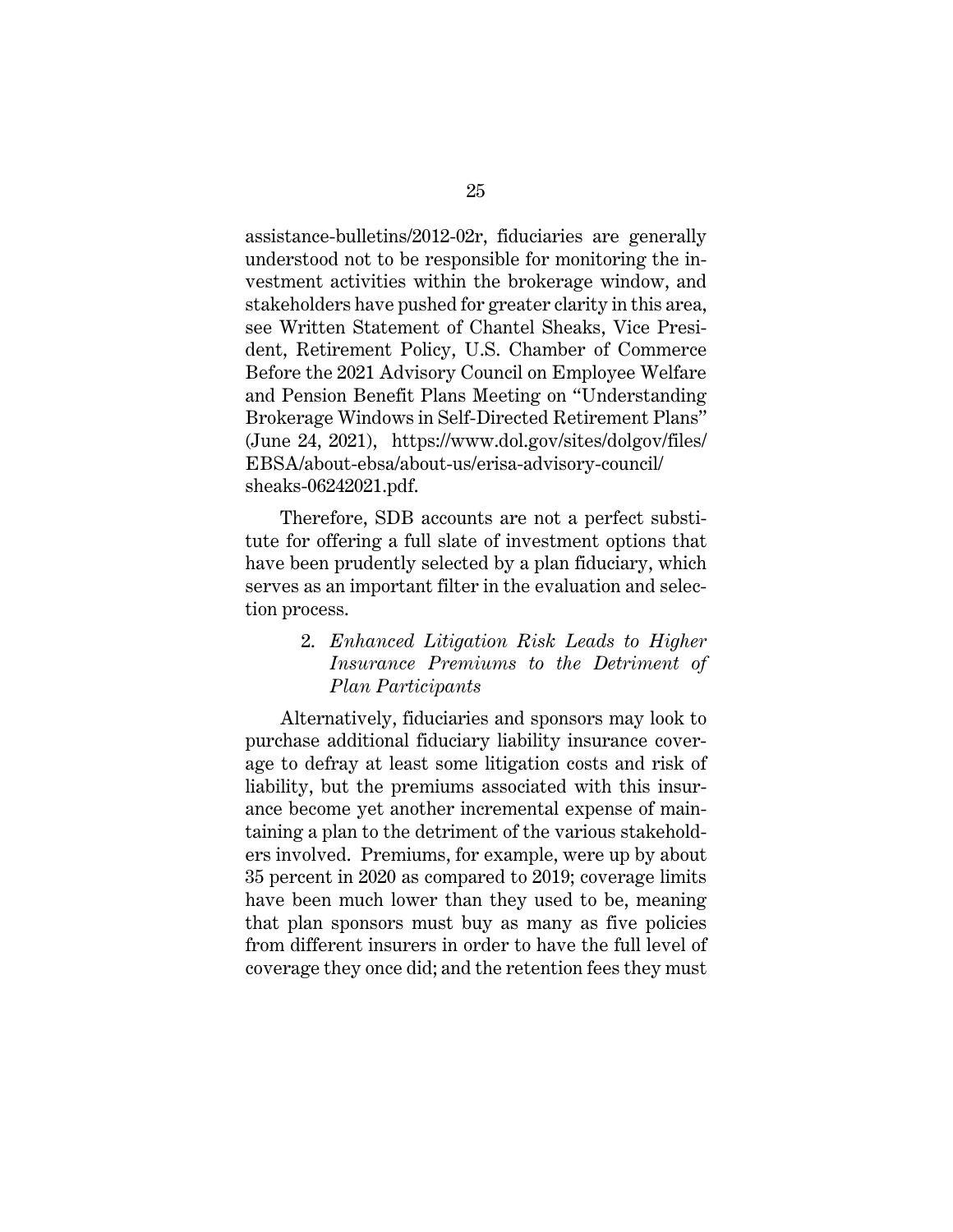pay have skyrocketed. See Emile Hallez, *Fiduciary insurance costs soar amid new 401(k) litigation*, Inv. News (Oct. 21, 2020), https://www.investmentnews.com fiduciary-insurance-costs-401k-litigation-198407.

Retentions, which represent the amount of money an insured must pay out-of-pocket before insurance coverage kicks in (similar to a deductible) can now sometimes reach as high as \$10 to \$15 million, when in the past retentions of \$0 were fairly common. See Jacklyn Wille, *Spike in 401(k) Lawsuits Scrambles Fiduciary Insurance Market*, BL News (Oct. 18, 2021), https://news. bloomberglaw.com/employee-benefits/spike-in-401k-la wsuits-scrambles-fiduciary-insurance-market. As such, ironically, excessive fee litigation—even with its hyper focus on fees and expense ratios—ultimately leads to *increased* costs associated with offering a plan for plan sponsors and employers—an effect that may ultimately trickle down to plan participants.

\* \* \*

As such, should the Court embrace the pleading standard advocated by petitioners, this wave of litigation and attendant effects would only intensify. Excessive fee litigation constrains fiduciaries and has a cascading effect on the design of defined contribution plans. Namely, it can mean fewer investment choices for plan participants—potentially driving plan participants to less-protected avenues for market access—as well as higher insurance premium costs, all ultimately to the detriment of plan participants.